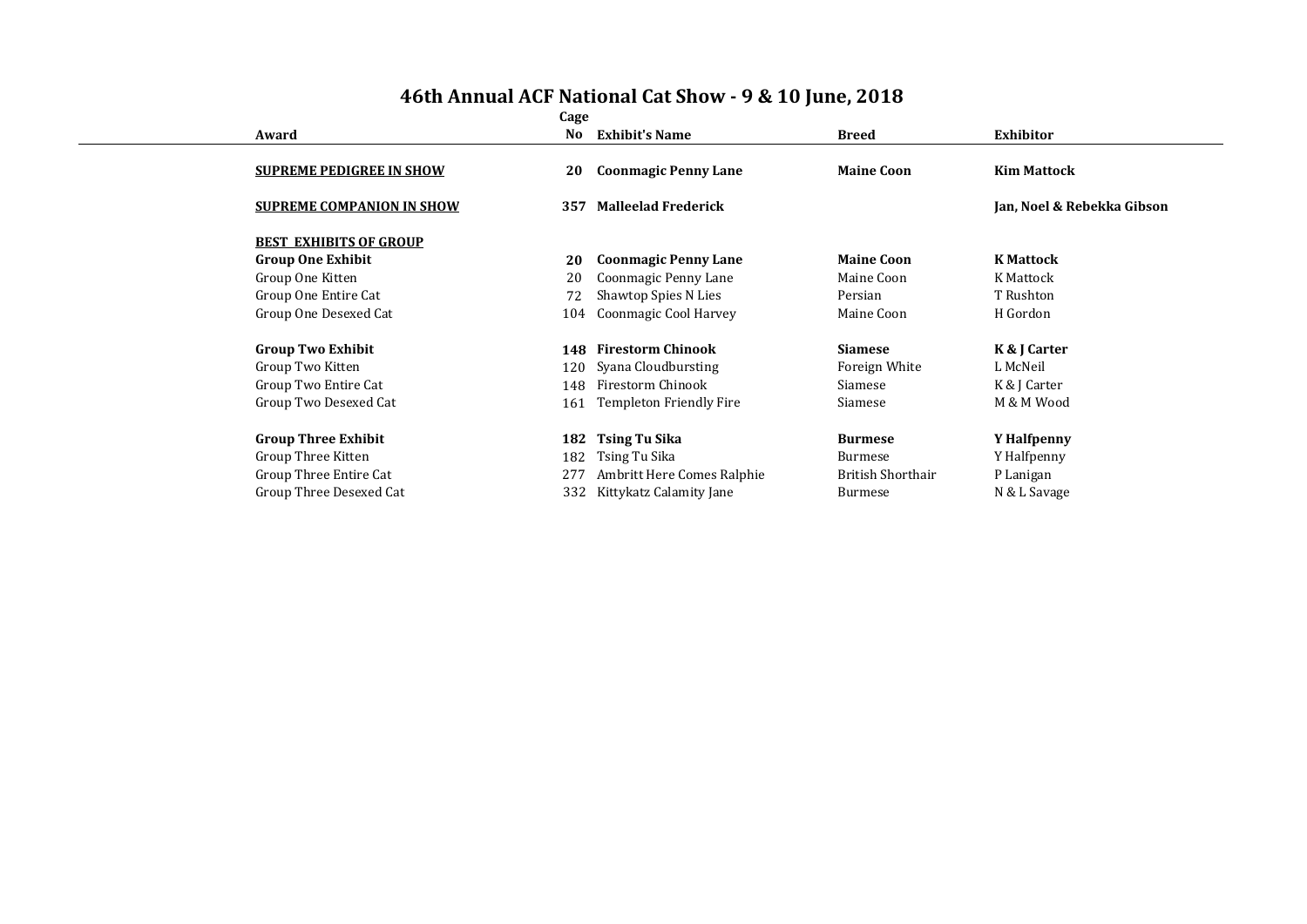| <b>Ring Section</b> |                        | Award           | <b>Judge's Name</b> | No | <b>Exhibit's Name</b>            | <b>Breed</b>            | <b>Exhibitor</b>          |
|---------------------|------------------------|-----------------|---------------------|----|----------------------------------|-------------------------|---------------------------|
|                     | <b>GROUP 1 KITTENS</b> | Best in Show    | Doreann Nasin       | 20 | Coonmagic Penny Lane             | Maine Coon              | <b>K</b> Mattock          |
|                     |                        | Reserve in Show | Doreann Nasin       | 44 | Kiwimagic Tales Of A Winner      | Ragdoll                 | W Chen                    |
|                     |                        | 3rd Best        | Doreann Nasin       | 2  | Spellbound Dakota                | Birman                  | L Gaze                    |
|                     |                        | 4th Best        | Doreann Nasin       | 37 | Jimaline Molly Lata              | Ragdoll                 | P Lee                     |
|                     |                        | 5th Best        | Doreann Nasin       | 48 | Shemiaka Halo's Gift             | Siberian                | S Noble                   |
|                     |                        | 6th Best        | Doreann Nasin       | 11 | Pussyfoot La Vie En Rose         | <b>Exotic Shorthair</b> | <b>B &amp; K Martland</b> |
|                     |                        | 7th Best        | Doreann Nasin       | 33 | Willangi Isa Adorable            | Persian                 | J Jewson & J Sorensen     |
|                     |                        | 8th Best        | Doreann Nasin       | 5  | Mayatiki Blue Opal               | Birman                  | L Stevens                 |
|                     |                        | 9th Best        | Doreann Nasin       | 21 | Fidelis Age Of Aslan             | Maine Coon              | S Hauff                   |
|                     |                        | 10th Best       | Doreann Nasin       | 30 | Kenloch Matilda                  | Persian                 | L Ulrick                  |
|                     |                        | 11th Best       | Doreann Nasin       | 4  | Eldorato Mi Portia               | Birman                  | L Freemann                |
|                     |                        | 12th Best       | Doreann Nasin       | 13 | Willangi Love Me Too             | <b>Exotic Shorthair</b> | J Jewson & J Sorensen     |
|                     |                        | 13th Best       | Doreann Nasin       | 3  | Spellbound Nevada                | Birman                  | L Gaze                    |
|                     |                        | 14th Best       | Doreann Nasin       | 24 | Zhivago Lady Kimara              | Neva Masquerade         | J Thompson                |
|                     |                        | 15th Best       | Doreann Nasin       | 22 | Coonmagic Spock                  | Maine Coon              | H Gordon                  |
| 2                   | <b>GROUP 1 KITTENS</b> | Best in Show    | Theresa Johnson     | 10 | Pussyfoot Jaaxon                 | <b>Exotic Shorthair</b> | B & K Martland            |
| 2                   |                        | Reserve in Show | Theresa Johnson     | 21 | Fidelis Age Of Aslan             | Maine Coon              | S Hauff                   |
| 2                   |                        | 3rd Best        | Theresa Johnson     | 5  | Mayatiki Blue Opal               | Birman                  | L Stevens                 |
| 2                   |                        | 4th Best        | Theresa Johnson     | 44 | Kiwimagic Tales Of A Winner      | Ragdoll                 | W Chen                    |
|                     |                        | 5th Best        | Theresa Johnson     | 30 | Kenloch Matilda                  | Persian                 | L Ulrick                  |
| 2                   |                        | 6th Best        | Theresa Johnson     | 20 | Coonmagic Penny Lane             | Maine Coon              | <b>K</b> Mattock          |
| $\overline{2}$      |                        | 7th Best        | Theresa Johnson     | 25 | Willangi Love Me Tender          | <b>Exotic Shorthair</b> | J Jewson & J Sorensen     |
|                     |                        | 8th Best        | Theresa Johnson     | 48 | Shemiaka Halo's Gift             | Siberian                | S Noble                   |
| $\overline{2}$      |                        | 9th Best        | Theresa Johnson     | 2  | Spellbound Dakota                | Birman                  | L Gaze                    |
| 2                   |                        | 10th Best       | Theresa Johnson     | 3  | Spellbound Nevada                | Birman                  | L Gaze                    |
| $\overline{2}$      |                        | 11th Best       | Theresa Johnson     | 40 | <b>Cottoncandy Cherylblossom</b> | Ragdoll                 | L Lane                    |
| $\overline{c}$      |                        | 12th Best       | Theresa Johnson     | 31 | SBC Leader Of The Pack           | Persian                 | K Van Den Hurk            |
| $\overline{c}$      |                        | 13th Best       | Theresa Johnson     | 23 | Zhivago Nikolai                  | Neva Masquerade         | J Kluzniak                |
| $\overline{2}$      |                        | 14th Best       | Theresa Johnson     | 42 | Ragalon Princess Emily           | Ragdoll                 | P Baker                   |
| $\overline{c}$      |                        | 15th Best       | Theresa Johnson     | 22 | Coonmagic Spock                  | Maine Coon              | H Gordon                  |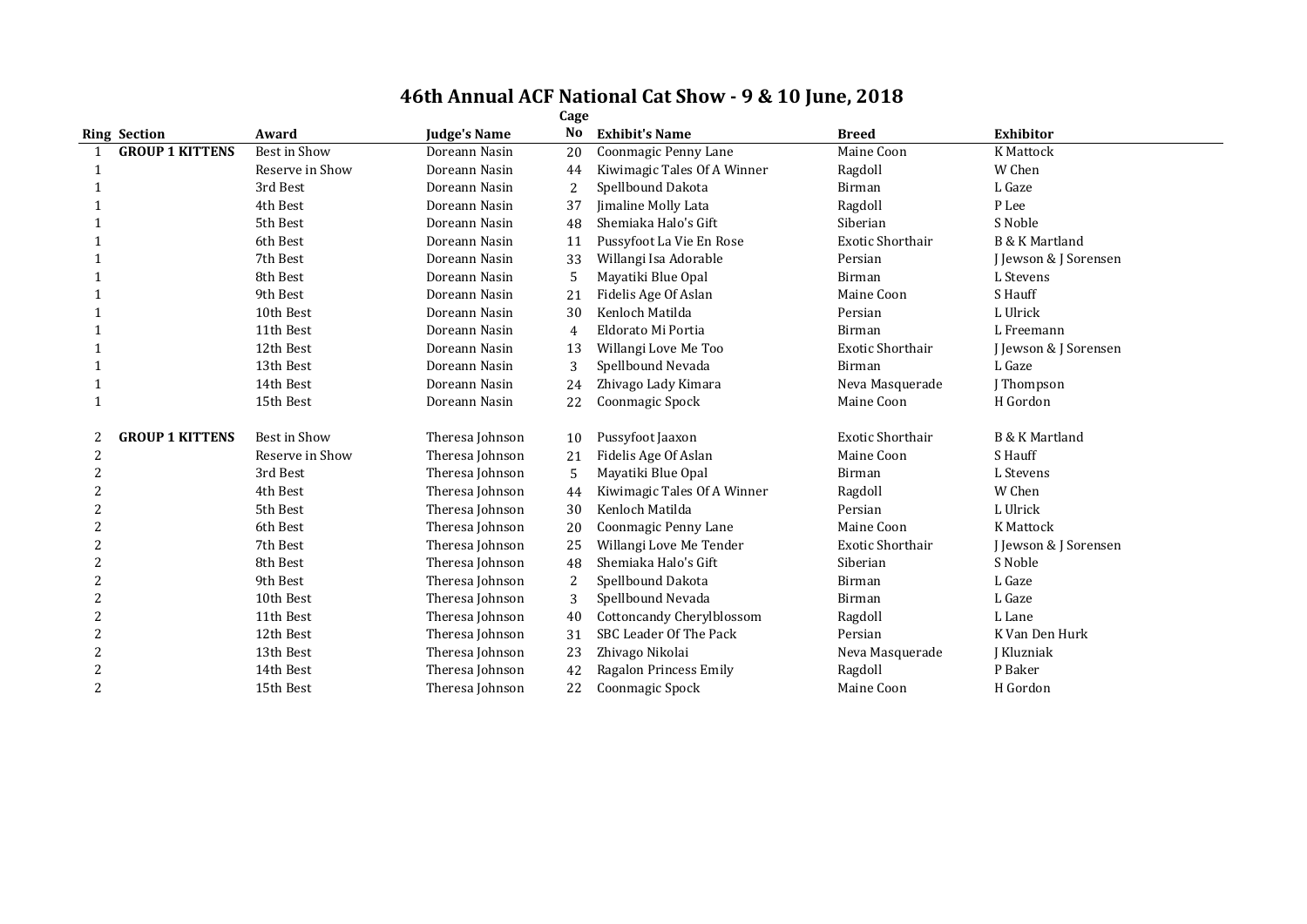|                             | Cage            |                     |                |                                |                         |                           |  |  |  |  |
|-----------------------------|-----------------|---------------------|----------------|--------------------------------|-------------------------|---------------------------|--|--|--|--|
| <b>Ring Section</b>         | Award           | <b>Judge's Name</b> | No             | <b>Exhibit's Name</b>          | <b>Breed</b>            | <b>Exhibitor</b>          |  |  |  |  |
| <b>GROUP 1 KITTENS</b><br>3 | Best in Show    | Claire Edwards      | 21             | Fidelis Age Of Aslan           | Maine Coon              | S Hauff                   |  |  |  |  |
| 3                           | Reserve in Show | Claire Edwards      | 25             | Willangi Love Me Tender        | <b>Exotic Shorthair</b> | J Jewson & J Sorensen     |  |  |  |  |
| 3                           | 3rd Best        | Claire Edwards      | 33             | Willangi Isa Adorable          | Persian                 | J Jewson & J Sorensen     |  |  |  |  |
| 3                           | 4th Best        | Claire Edwards      | 44             | Kiwimagic Tales Of A Winner    | Ragdoll                 | W Chen                    |  |  |  |  |
| 3                           | 5th Best        | Claire Edwards      | 20             | Coonmagic Penny Lane           | Maine Coon              | <b>K</b> Mattock          |  |  |  |  |
| 3                           | 6th Best        | Claire Edwards      | 15             | Mybeni Pearl                   | <b>Exotic Shorthair</b> | K Van Den Hurk            |  |  |  |  |
| 3                           | 7th Best        | Claire Edwards      | 23             | Zhivago Nikolai                | Neva Masquerade         | <b>Kluzniak</b>           |  |  |  |  |
| 3                           | 8th Best        | Claire Edwards      | 2              | Spellbound Dakota              | Birman                  | L Gaze                    |  |  |  |  |
| 3                           | 9th Best        | Claire Edwards      | 30             | Kenloch Matilda                | Persian                 | L Ulrick                  |  |  |  |  |
| 3                           | 10th Best       | Claire Edwards      | 3              | Spellbound Nevada              | Birman                  | L Gaze                    |  |  |  |  |
| 3                           | 11th Best       | Claire Edwards      | 22             | Coonmagic Spock                | Maine Coon              | H Gordon                  |  |  |  |  |
| 3                           | 12th Best       | Claire Edwards      | 46             | Ragalon Madame Butterfly       | Ragdoll                 | P Baker                   |  |  |  |  |
| 3                           | 13th Best       | Claire Edwards      | 31             | SBC Leader Of The Pack         | Persian                 | K Van Den Hurk            |  |  |  |  |
| 3                           | 14th Best       | Claire Edwards      | 11             | Pussyfoot La Vie En Rose       | <b>Exotic Shorthair</b> | <b>B &amp; K Martland</b> |  |  |  |  |
| 3                           | 15th Best       | Claire Edwards      | 39             | Nzuri Midnite Dreamer          | Ragdoll                 | A Schuit                  |  |  |  |  |
| <b>GROUP 1 KITTENS</b><br>4 | Best in Show    | Jeff Roberts        | 21             | Fidelis Age Of Aslan           | Maine Coon              | S Hauff                   |  |  |  |  |
| 4                           | Reserve in Show | <b>Jeff Roberts</b> | 25             | Willangi Love Me Tender        | Exotic Shorthair        | J Jewson & J Sorensen     |  |  |  |  |
|                             | 3rd Best        | <b>Jeff Roberts</b> | 40             | Cottoncandy Cherylblossom      | Ragdoll                 | L Lane                    |  |  |  |  |
|                             | 4th Best        | Jeff Roberts        | 33             | Willangi Isa Adorable          | Persian                 | J Jewson & J Sorensen     |  |  |  |  |
|                             | 5th Best        | Jeff Roberts        | 24             | Zhivago Lady Kimara            | Neva Masquerade         | J Thompson                |  |  |  |  |
|                             | 6th Best        | <b>Jeff Roberts</b> | $\overline{4}$ | Eldorato Mi Portia             | Birman                  | L Freemann                |  |  |  |  |
|                             | 7th Best        | <b>Jeff Roberts</b> | 17             | Rumplteeza Phoenix Rising      | Maine Coon              | L Parker                  |  |  |  |  |
|                             | 8th Best        | <b>Jeff Roberts</b> | 48             | Shemiaka Halo's Gift           | Siberian                | S Noble                   |  |  |  |  |
|                             | 9th Best        | <b>Jeff Roberts</b> | 14             | <b>Chriscott Cherry Cherry</b> | <b>Exotic Shorthair</b> | C Scott                   |  |  |  |  |
|                             | 10th Best       | <b>Jeff Roberts</b> | 22             | Coonmagic Spock                | Maine Coon              | H Gordon                  |  |  |  |  |
|                             | 11th Best       | <b>Jeff Roberts</b> | 42             | Ragalon Princess Emily         | Ragdoll                 | P Baker                   |  |  |  |  |
|                             | 12th Best       | <b>Jeff Roberts</b> | 23             | Zhivago Nikolai                | Neva Masquerade         | J Kluzniak                |  |  |  |  |
| 4                           | 13th Best       | <b>Jeff Roberts</b> | 20             | Coonmagic Penny Lane           | Maine Coon              | K Mattock                 |  |  |  |  |
| 4                           | 14th Best       | <b>Jeff Roberts</b> | 5              | Mayatiki Blue Opal             | <b>Birman</b>           | L Stevens                 |  |  |  |  |
|                             | 15th Best       | <b>Jeff Roberts</b> | 30             | Kenloch Matilda                | Persian                 | L Ulrick                  |  |  |  |  |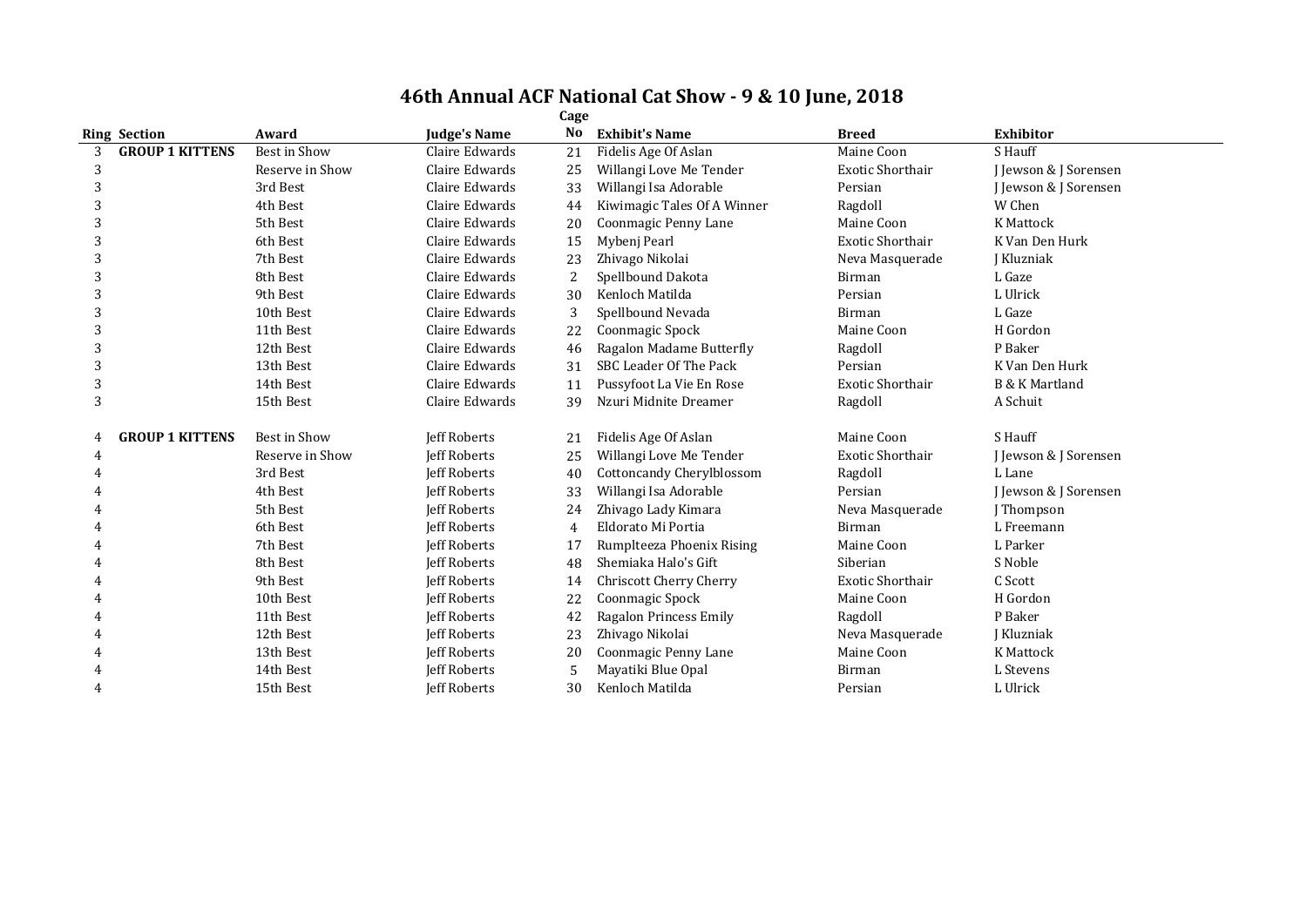|    | Cage                   |                 |                 |                |                                  |                         |                           |  |  |  |
|----|------------------------|-----------------|-----------------|----------------|----------------------------------|-------------------------|---------------------------|--|--|--|
|    | <b>Ring Section</b>    | Award           | Judge's Name    | No             | <b>Exhibit's Name</b>            | <b>Breed</b>            | <b>Exhibitor</b>          |  |  |  |
| 5. | <b>GROUP 1 KITTENS</b> | Best in Show    | Chris Lowe      | 10             | Pussyfoot Jaaxon                 | <b>Exotic Shorthair</b> | <b>B &amp; K Martland</b> |  |  |  |
| 5  |                        | Reserve in Show | Chris Lowe      | 42             | Ragalon Princess Emily           | Ragdoll                 | P Baker                   |  |  |  |
| 5  |                        | 3rd Best        | Chris Lowe      | 48             | Shemiaka Halo's Gift             | Siberian                | S Noble                   |  |  |  |
| 5  |                        | 4th Best        | Chris Lowe      | 11             | Pussyfoot La Vie En Rose         | Exotic Shorthair        | <b>B &amp; K Martland</b> |  |  |  |
| 5  |                        | 5th Best        | Chris Lowe      | 20             | Coonmagic Penny Lane             | Maine Coon              | K Mattock                 |  |  |  |
| 5  |                        | 6th Best        | Chris Lowe      | $\overline{2}$ | Spellbound Dakota                | Birman                  | L Gaze                    |  |  |  |
| 5  |                        | 7th Best        | Chris Lowe      | 46             | Ragalon Madame Butterfly         | Ragdoll                 | P Baker                   |  |  |  |
| 5  |                        | 8th Best        | Chris Lowe      | $\mathbf 1$    | Shiki Titan Of Saturn            | <b>Birman</b>           | J Seagrim                 |  |  |  |
| 5  |                        | 9th Best        | Chris Lowe      | 21             | Fidelis Age Of Aslan             | Maine Coon              | S Hauff                   |  |  |  |
| 5  |                        | 10th Best       | Chris Lowe      | 6              | Kirashan Artic Mistique          | Birman                  | S Briton                  |  |  |  |
| 5  |                        | 11th Best       | Chris Lowe      | 38             | Nzuri Sarafina                   | Ragdoll                 | A Scuit                   |  |  |  |
| 5  |                        | 12th Best       | Chris Lowe      | 25             | Willangi Love Me Tender          | Exotic Shorthair        | J Jewson & J Sorensen     |  |  |  |
| 5  |                        | 13th Best       | Chris Lowe      | 30             | Kenloch Matilda                  | Persian                 | L Ulrick                  |  |  |  |
| 5  |                        | 14th Best       | Chris Lowe      | 22             | Coonmagic Spock                  | Maine Coon              | H Gordon                  |  |  |  |
| 5  |                        | 15th Best       | Chris Lowe      | 13             | Willangi Love Me Too             | <b>Exotic Shorthair</b> | J Jewson & J Sorensen     |  |  |  |
| 6  | <b>GROUP 1 KITTENS</b> | Best in Show    | Belinda Penglis | 48             | Shemiaka Halo's Gift             | Siberian                | S Noble                   |  |  |  |
| 6  |                        | Reserve in Show | Belinda Penglis | 11             | Pussyfoot La Vie En Rose         | Exotic Shorthair        | <b>B &amp; K Martland</b> |  |  |  |
| 6  |                        | 3rd Best        | Belinda Penglis | 30             | Kenloch Matilda                  | Persian                 | L Ulrick                  |  |  |  |
| 6  |                        | 4th Best        | Belinda Penglis | 10             | Pussyfoot Jaaxon                 | <b>Exotic Shorthair</b> | <b>B &amp; K Martland</b> |  |  |  |
| 6  |                        | 5th Best        | Belinda Penglis | 21             | Fidelis Age Of Aslan             | Maine Coon              | S Hauff                   |  |  |  |
| 6  |                        | 6th Best        | Belinda Penglis | 44             | Kiwimagic Tales Of A Winner      | Ragdoll                 | W Chen                    |  |  |  |
| 6  |                        | 7th Best        | Belinda Penglis | 20             | Coonmagic Penny Lane             | Maine Coon              | K Mattock                 |  |  |  |
| 6  |                        | 8th Best        | Belinda Penglis | 23             | Zhivago Nikolai                  | Neva Masquerade         | J Kluzniak                |  |  |  |
| 6  |                        | 9th Best        | Belinda Penglis | $\overline{c}$ | Spellbound Dakota                | <b>Birman</b>           | L Gaze                    |  |  |  |
| 6  |                        | 10th Best       | Belinda Penglis | 39             | Nzuri Midnite Dreamer            | Ragdoll                 | A Schuit                  |  |  |  |
| 6  |                        | 11th Best       | Belinda Penglis | $\mathbf{1}$   | Shiki Titan Of Saturn            | Birman                  | J Seagrim                 |  |  |  |
| 6  |                        | 12th Best       | Belinda Penglis | 5              | Mayatiki Blue Opal               | Birman                  | L Stevens                 |  |  |  |
| 6  |                        | 13th Best       | Belinda Penglis | 42             | Ragalon Princess Emily           | Ragdoll                 | P Baker                   |  |  |  |
| 6  |                        | 14th Best       | Belinda Penglis | 40             | <b>Cottoncandy Cherylblossom</b> | Ragdoll                 | L Lane                    |  |  |  |
| 6  |                        | 15th Best       | Belinda Penglis | 31             | SBC Leader Of The Pack           | Persian                 | K Van Den Hurk            |  |  |  |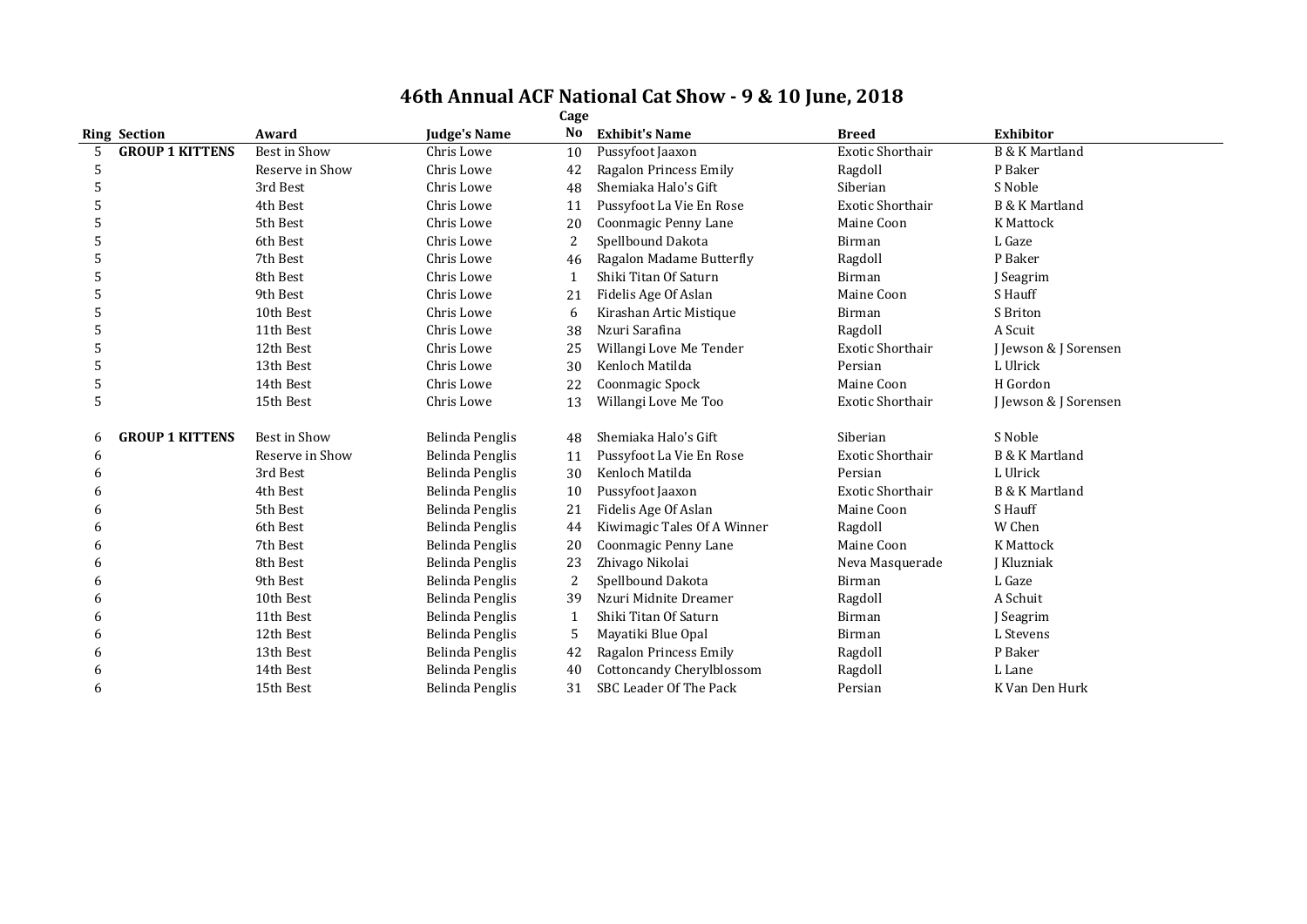|                | <b>Ring Section</b> | Award               | <b>Judge's Name</b> | No | <b>Exhibit's Name</b>             | <b>Breed</b>            | <b>Exhibitor</b>      |
|----------------|---------------------|---------------------|---------------------|----|-----------------------------------|-------------------------|-----------------------|
|                | <b>GROUP 1</b>      | <b>Best in Show</b> | <b>Jeff Roberts</b> | 64 | Fidelis Fire N Ice                | Maine Coon              | T Lamb                |
|                | <b>ENTIRE CATS</b>  | Reserve in Show     | <b>Jeff Roberts</b> | 58 | Willangi Georgia Girl             | <b>Exotic Shorthair</b> | J Jewson & J Sorensen |
|                |                     | 3rd Best            | <b>Jeff Roberts</b> | 74 | Shawtop Aint Seen Nothin Yet      | Persian                 | T Rushton             |
|                |                     | 4th Best            | <b>Jeff Roberts</b> | 89 | Carillocat Armani Gold            | Siberian                | K Blake               |
|                |                     | 5th Best            | Jeff Roberts        | 87 | Fancyrags Bluebelle Of Ragsvalley | Ragdoll                 | S & T Pennycuick      |
|                |                     | 6th Best            | <b>Jeff Roberts</b> | 68 | Willangi Hamish                   | Persian                 | T Clift               |
|                |                     | 7th Best            | Jeff Roberts        | 50 | <b>Eyecandy Hot To Trot</b>       | Birman                  | L Adams               |
|                |                     | 8th Best            | <b>Jeff Roberts</b> | 76 | Jaihaysco Tootcee Puss            | Ragdoll                 | N Topham              |
|                |                     | 9th Best            | <b>Jeff Roberts</b> | 83 | Tanjirra Valantino                | Ragdoll                 | A Schuit              |
|                |                     | 10th Best           | <b>Jeff Roberts</b> | 91 | Zhivago Aramis                    | Siberian                | J Thompson            |
|                |                     | 11th Best           | <b>Jeff Roberts</b> | 73 | Shawtop Counterfeit               | Persian                 | I Foster              |
|                |                     | 12th Best           | <b>Jeff Roberts</b> | 65 | New Crazy Tigers Frederico        | Maine Coon              | K Mattock             |
|                |                     | 13th Best           | <b>Jeff Roberts</b> | 88 | Ragalon My Girl Lollipop          | Ragdoll                 | W Chen                |
|                |                     | 14th Best           | Jeff Roberts        | 62 | Mybenj Molly                      | <b>Exotic Shorthair</b> | P Bunter              |
|                |                     | 15th Best           | <b>Jeff Roberts</b> | 93 | Shemiaka Cinderella               | Siberian                | T Stewart             |
|                | <b>GROUP 1</b>      | Best in Show        | Chris Lowe          | 64 | Fidelis Fire N Ice                | Maine Coon              | T Lamb                |
|                | <b>ENTIRE CATS</b>  | Reserve in Show     | Chris Lowe          | 74 | Shawtop Aint Seen Nothin Yet      | Persian                 | T Rushton             |
| $\overline{2}$ |                     | 3rd Best            | Chris Lowe          | 59 | Chesney Special Roll The Dice     | <b>Exotic Shorthair</b> | P Bunter              |
| $\overline{2}$ |                     | 4th Best            | Chris Lowe          | 85 | Ragalon Dante                     | Ragdoll                 | P Baker               |
|                |                     | 5th Best            | Chris Lowe          | 57 | Delmont Velvet Brown              | <b>Exotic Shorthair</b> | R Childs              |
| 2              |                     | 6th Best            | Chris Lowe          | 88 | Ragalon My Girl Lollipop          | Ragdoll                 | W Chen                |
| 2              |                     | 7th Best            | Chris Lowe          | 72 | Shawtop Spies N Lies              | Persian                 | T Rushton             |
| $\overline{c}$ |                     | 8th Best            | Chris Lowe          | 90 | Belshazar Von Der Selenga         | Siberian                | M Mahoney             |
| 2              |                     | 9th Best            | Chris Lowe          | 83 | Tanjirra Valantino                | Ragdoll                 | A Schuit              |
| 2              |                     | 10th Best           | Chris Lowe          | 70 | <b>Chesney Special Image</b>      | Persian                 | W Mieglitz            |
| 2              |                     | 11th Best           | Chris Lowe          | 51 | Kirashan Kody Bair                | Birman                  | S Briton              |
| 2              |                     | 12th Best           | Chris Lowe          | 79 | Nzuri Chinno                      | Ragdoll                 | A Schuit              |
| 2              |                     | 13th Best           | Chris Lowe          | 65 | New Crazy Tigers Frederico        | Maine Coon              | K Mattock             |
| $\overline{2}$ |                     | 14th Best           | Chris Lowe          | 91 | Zhivago Aramis                    | Siberian                | J Thompson            |
| 2              |                     | 15th Best           | Chris Lowe          | 67 | Neva Angels Factor X              | Neva Masquerade         | [Thompson             |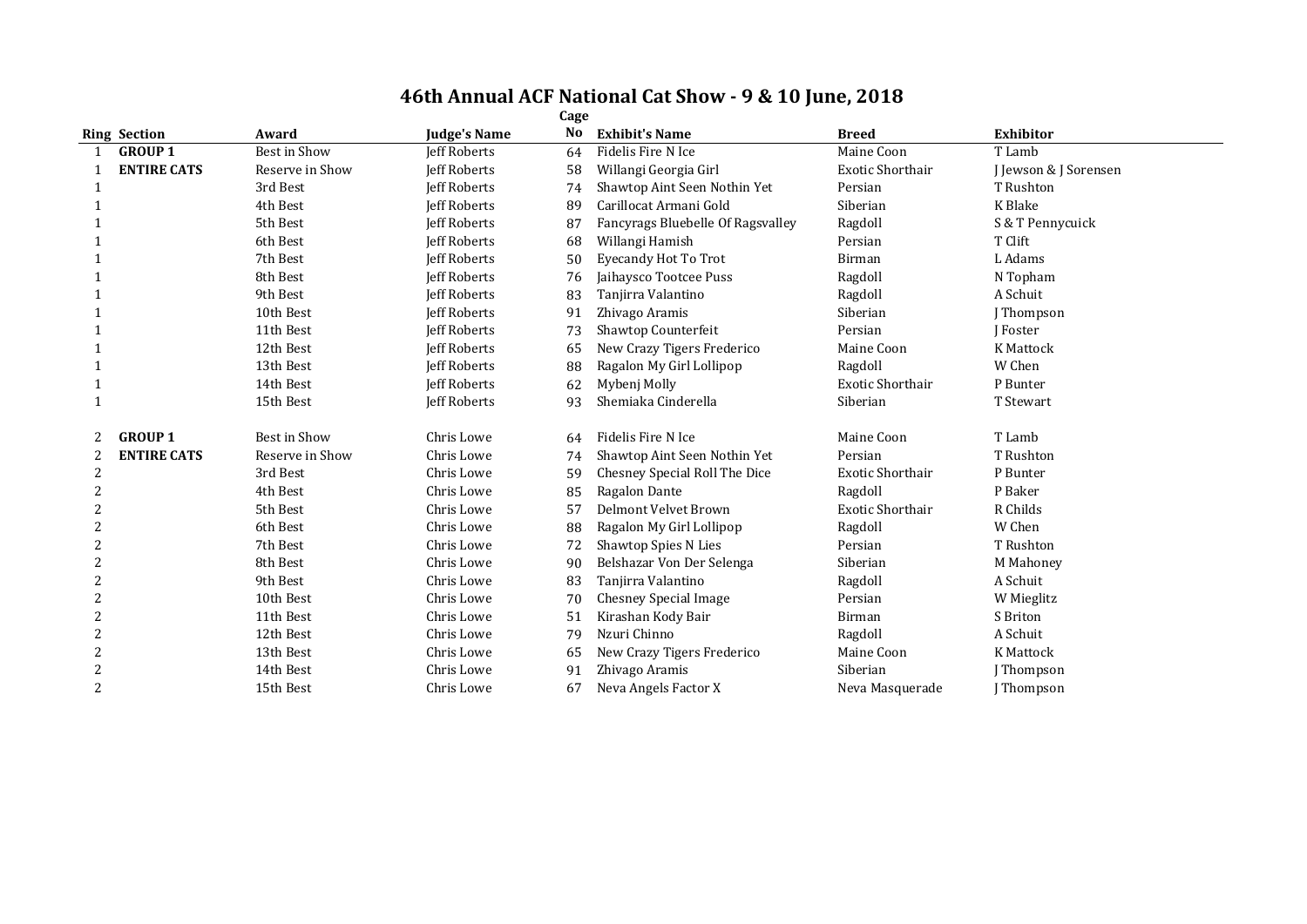|   | <b>Ring Section</b> | Award           | <b>Judge's Name</b>   | No | <b>Exhibit's Name</b>          | <b>Breed</b>            | <b>Exhibitor</b>      |
|---|---------------------|-----------------|-----------------------|----|--------------------------------|-------------------------|-----------------------|
| 3 | <b>GROUP 1</b>      | Best in Show    | Judith Russack        | 59 | Chesney Special Roll The Dice  | Exotic Shorthair        | P Bunter              |
| 3 | <b>ENTIRE CATS</b>  | Reserve in Show | Judith Russack        | 64 | Fidelis Fire N Ice             | Maine Coon              | T Lamb                |
| 3 |                     | 3rd Best        | Judith Russack        | 53 | Eldorato Aztec Girl            | Birman                  | L Freemann            |
| 3 |                     | 4th Best        | Judith Russack        | 69 | Chesnery Special Van Der Meer  | Persian                 | W Mieglitz            |
| 3 |                     | 5th Best        | Judith Russack        | 57 | Delmont Velvet Brown           | <b>Exotic Shorthair</b> | R Childs              |
| 3 |                     | 6th Best        | <b>Judith Russack</b> | 65 | New Crazy Tigers Frederico     | Maine Coon              | <b>K</b> Mattock      |
| 3 |                     | 7th Best        | Judith Russack        | 79 | Nzuri Chinno                   | Ragdoll                 | A Schuit              |
| 3 |                     | 8th Best        | Judith Russack        | 89 | Carillocat Armani Gold         | Siberian                | K Blake               |
| 3 |                     | 9th Best        | Judith Russack        | 73 | Shawtop Counterfeit            | Persian                 | <b>I</b> Foster       |
| 3 |                     | 10th Best       | Judith Russack        | 75 | Silhouette Touched By A Fairie | Ragdoll                 | N Topham              |
| 3 |                     | 11th Best       | Judith Russack        | 58 | Willangi Georgia Girl          | <b>Exotic Shorthair</b> | J Jewson & J Sorensen |
| 3 |                     | 12th Best       | Judith Russack        | 50 | <b>Eyecandy Hot To Trot</b>    | Birman                  | L Adams               |
| 3 |                     | 13th Best       | Judith Russack        | 91 | Zhivago Aramis                 | Siberian                | J Thompson            |
| 3 |                     | 14th Best       | Judith Russack        | 86 | Kelanrowe Lapis                | Ragdoll                 | T Blackman            |
| 3 |                     | 15th Best       | Judith Russack        | 67 | Neva Angels Factor X           | Neva Masquerade         | J Thompson            |
|   | <b>GROUP 1</b>      | Best in Show    | Doreann Nasin         | 58 | Willangi Georgia Girl          | <b>Exotic Shorthair</b> | J Jewson & J Sorensen |
|   | <b>ENTIRE CATS</b>  | Reserve in Show | Doreann Nasin         | 72 | Shawtop Spies N Lies           | Persian                 | T Rushton             |
| 4 |                     | 3rd Best        | Doreann Nasin         | 89 | Carillocat Armani Gold         | Siberian                | K Blake               |
|   |                     | 4th Best        | Doreann Nasin         | 65 | New Crazy Tigers Frederico     | Maine Coon              | K Mattock             |
|   |                     | 5th Best        | Doreann Nasin         | 88 | Ragalon My Girl Lollipop       | Ragdoll                 | W Chen                |
|   |                     | 6th Best        | Doreann Nasin         | 50 | <b>Eyecandy Hot To Trot</b>    | Birman                  | L Adams               |
|   |                     | 7th Best        | Doreann Nasin         | 73 | Shawtop Counterfeit            | Persian                 | <b>I</b> Foster       |
| 4 |                     | 8th Best        | Doreann Nasin         | 76 | Jaihaysco Tootcee Puss         | Ragdoll                 | N Topham              |
|   |                     | 9th Best        | Doreann Nasin         | 93 | Shemiaka Cinderella            | Siberian                | T Stewart             |
|   |                     | 10th Best       | Doreann Nasin         | 59 | Chesney Special Roll The Dice  | Exotic Shorthair        | P Bunter              |
| 4 |                     | 11th Best       | Doreann Nasin         | 91 | Zhivago Aramis                 | Siberian                | J Thompson            |
|   |                     | 12th Best       | Doreann Nasin         | 51 | Kirashan Kody Bair             | Birman                  | S Briton              |
|   |                     | 13th Best       | Doreann Nasin         | 67 | Neva Angels Factor X           | Neva Masquerade         | J Thompson            |
| 4 |                     | 14th Best       | Doreann Nasin         | 83 | Tanjirra Valantino             | Ragdoll                 | A Schuit              |
| 4 |                     | 15th Best       | Doreann Nasin         | 70 | <b>Chesney Special Image</b>   | Persian                 | W Mieglitz            |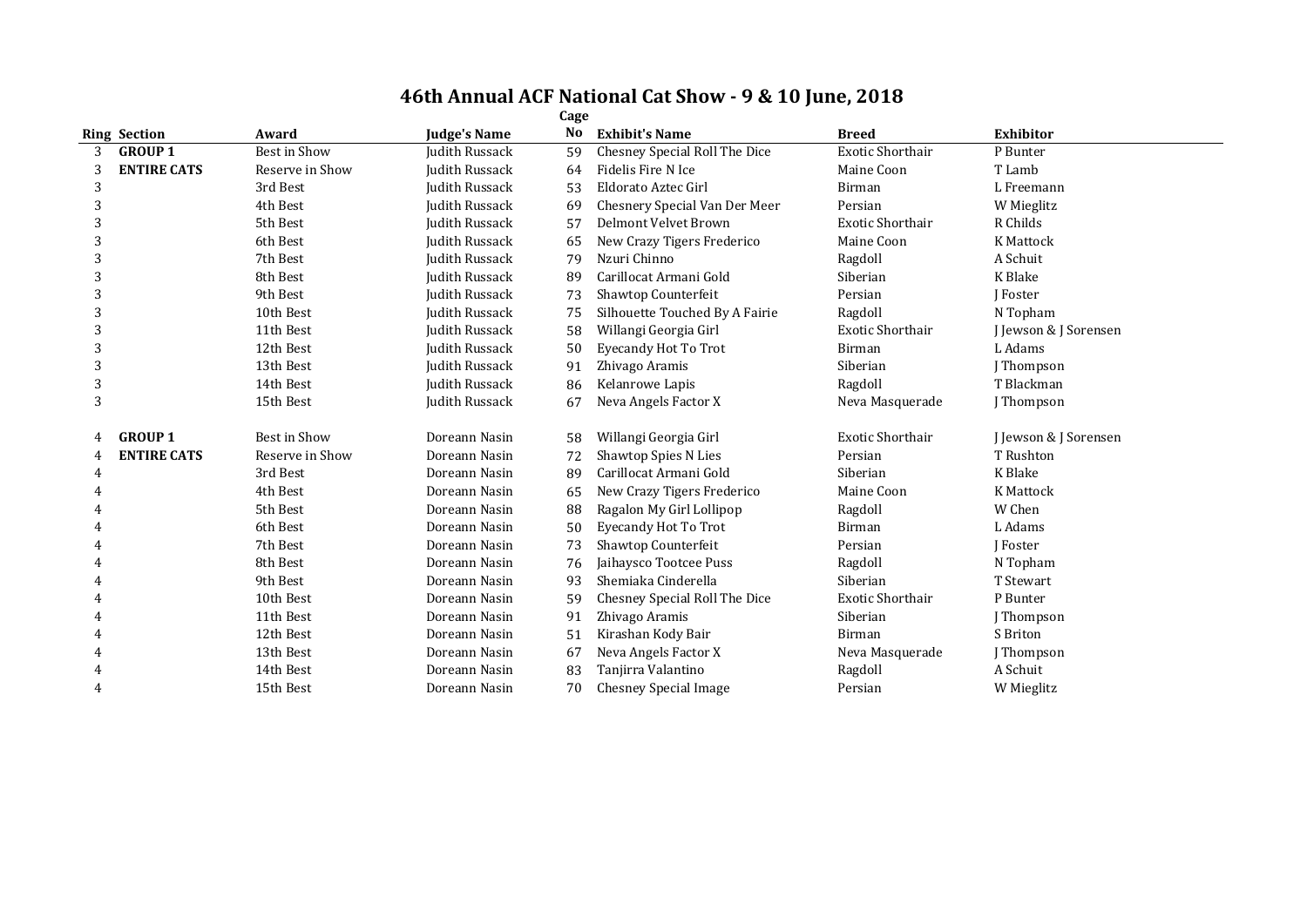|   | Cage                |                     |                     |                |                               |                         |                       |  |  |  |  |
|---|---------------------|---------------------|---------------------|----------------|-------------------------------|-------------------------|-----------------------|--|--|--|--|
|   | <b>Ring Section</b> | Award               | <b>Judge's Name</b> | N <sub>o</sub> | <b>Exhibit's Name</b>         | <b>Breed</b>            | Exhibitor             |  |  |  |  |
|   | <b>GROUP 1</b>      | Best in Show        | Theresa Johnson     | 72             | <b>Shawtop Spies N Lies</b>   | Persian                 | T Rushton             |  |  |  |  |
|   | <b>ENTIRE CATS</b>  | Reserve in Show     | Theresa Johnson     | 64             | Fidelis Fire N Ice            | Maine Coon              | T Lamb                |  |  |  |  |
|   |                     | 3rd Best            | Theresa Johnson     | 58             | Willangi Georgia Girl         | <b>Exotic Shorthair</b> | J Jewson & J Sorensen |  |  |  |  |
| 5 |                     | 4th Best            | Theresa Johnson     | 59             | Chesney Special Roll The Dice | Exotic Shorthair        | P Bunter              |  |  |  |  |
| 5 |                     | 5th Best            | Theresa Johnson     | 50             | <b>Eyecandy Hot To Trot</b>   | Birman                  | L Adams               |  |  |  |  |
| 5 |                     | 6th Best            | Theresa Johnson     | 74             | Shawtop Aint Seen Nothin Yet  | Persian                 | T Rushton             |  |  |  |  |
| 5 |                     | 7th Best            | Theresa Johnson     | 73             | Shawtop Counterfeit           | Persian                 | J Foster              |  |  |  |  |
| 5 |                     | 8th Best            | Theresa Johnson     | 85             | Ragalon Dante                 | Ragdoll                 | P Baker               |  |  |  |  |
| 5 |                     | 9th Best            | Theresa Johnson     | 89             | Carillocat Armani Gold        | Siberian                | K Blake               |  |  |  |  |
| 5 |                     | 10th Best           | Theresa Johnson     | 67             | Neva Angels Factor X          | Neva Masquerade         | J Thompson            |  |  |  |  |
| 5 |                     | 11th Best           | Theresa Johnson     | 66             | Coonmagic China Doll          | Maine Coon              | K Mattock             |  |  |  |  |
| 5 |                     | 12th Best           | Theresa Johnson     | 53             | Eldorato Aztec Girl           | Birman                  | L Freemann            |  |  |  |  |
| 5 |                     | 13th Best           | Theresa Johnson     | 90             | Belshazar Von Der Selenga     | Siberian                | M Mahoney             |  |  |  |  |
| 5 |                     | 14th Best           | Theresa Johnson     | 86             | Kelanrowe Lapis               | Ragdoll                 | T Blackman            |  |  |  |  |
| 5 |                     | 15th Best           | Theresa Johnson     | 57             | Delmont Velvet Brown          | <b>Exotic Shorthair</b> | R Childs              |  |  |  |  |
|   | <b>GROUP 1</b>      | <b>Best in Show</b> | Debbie Hartwig      | 91             | Zhivago Aramis                | Siberian                | J Thompson            |  |  |  |  |
|   | <b>ENTIRE CATS</b>  | Reserve in Show     | Debbie Hartwig      | 70             | <b>Chesney Special Image</b>  | Persian                 | W Mieglitz            |  |  |  |  |
| 6 |                     | 3rd Best            | Debbie Hartwig      | 65             | New Crazy Tigers Frederico    | Maine Coon              | K Mattock             |  |  |  |  |
|   |                     | 4th Best            | Debbie Hartwig      | 59             | Chesney Special Roll The Dice | Exotic Shorthair        | P Bunter              |  |  |  |  |
| h |                     | 5th Best            | Debbie Hartwig      | 83             | Tanjirra Valantino            | Ragdoll                 | A Schuit              |  |  |  |  |
| 6 |                     | 6th Best            | Debbie Hartwig      | 64             | Fidelis Fire N Ice            | Maine Coon              | T Lamb                |  |  |  |  |
| 6 |                     | 7th Best            | Debbie Hartwig      | 72             | Shawtop Spies N Lies          | Persian                 | T Rushton             |  |  |  |  |
| 6 |                     | 8th Best            | Debbie Hartwig      | 88             | Ragalon My Girl Lollipop      | Ragdoll                 | W Chen                |  |  |  |  |
| 6 |                     | 9th Best            | Debbie Hartwig      | 89             | Carillocat Armani Gold        | Siberian                | K Blake               |  |  |  |  |
| 6 |                     | 10th Best           | Debbie Hartwig      | 58             | Willangi Georgia Girl         | <b>Exotic Shorthair</b> | J Jewson & J Sorensen |  |  |  |  |
|   |                     | 11th Best           | Debbie Hartwig      | 67             | Neva Angels Factor X          | Neva Masquerade         | J Thompson            |  |  |  |  |
| h |                     | 12th Best           | Debbie Hartwig      | 68             | Willangi Hamish               | Persian                 | T Clift               |  |  |  |  |
|   |                     | 13th Best           | Debbie Hartwig      | 55             | Shiki Archangel Jophiel       | Birman                  | <b>V-L Eves</b>       |  |  |  |  |
|   |                     | 14th Best           | Debbie Hartwig      | 57             | Delmont Velvet Brown          | <b>Exotic Shorthair</b> | R Childs              |  |  |  |  |
| 6 |                     | 15th Best           | Debbie Hartwig      | 79             | Nzuri Chinno                  | Ragdoll                 | A Schuit              |  |  |  |  |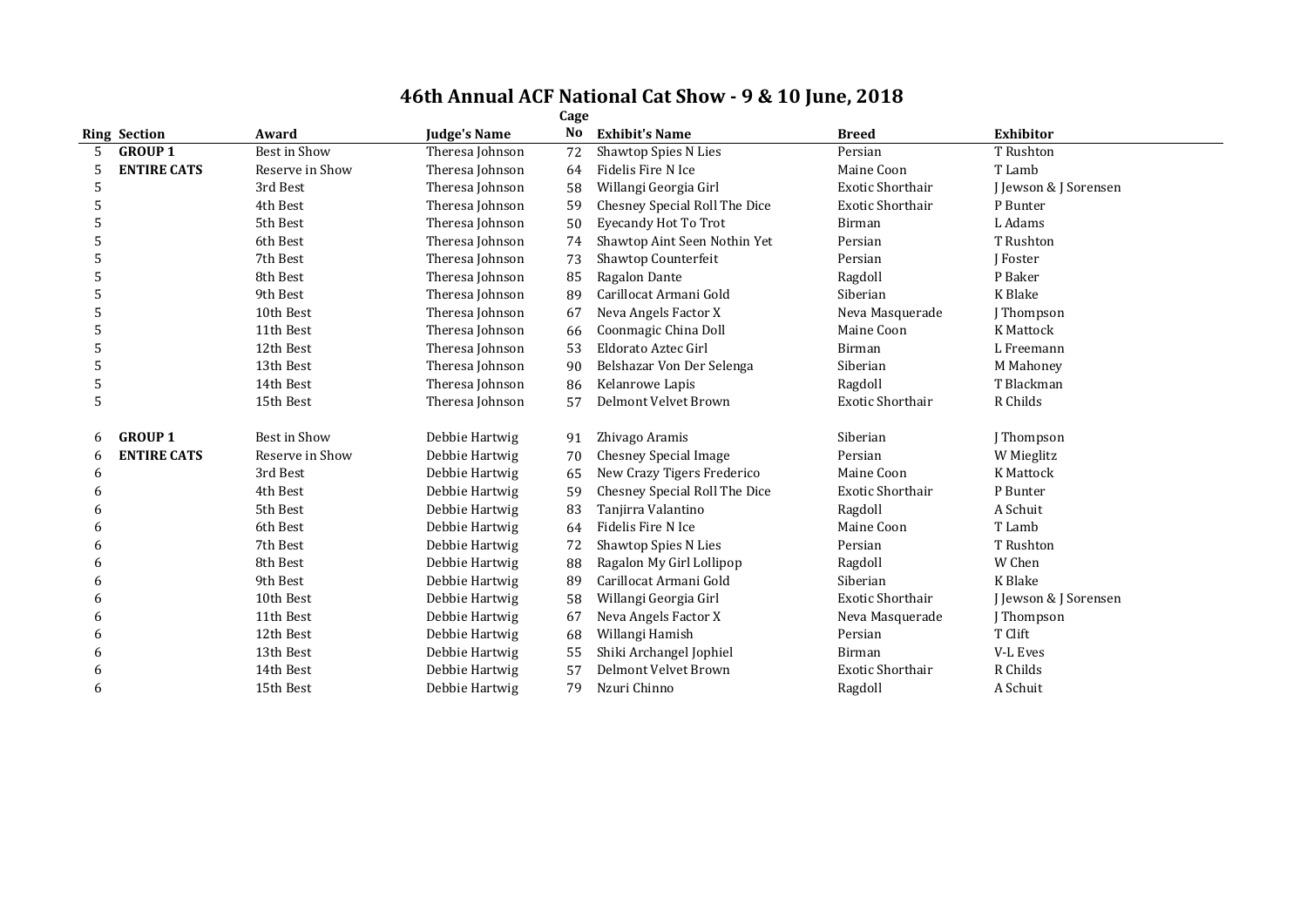|                | Cage                |                 |                     |     |                                |                         |                  |  |  |  |  |
|----------------|---------------------|-----------------|---------------------|-----|--------------------------------|-------------------------|------------------|--|--|--|--|
|                | <b>Ring Section</b> | Award           | Judge's Name        | No  | <b>Exhibit's Name</b>          | <b>Breed</b>            | <b>Exhibitor</b> |  |  |  |  |
|                | <b>GROUP 1</b>      | Best in Show    | Jeff Roberts        | 108 | Delmont Celestial Star         | Persian                 | I Taylor         |  |  |  |  |
|                | <b>DESEXED CATS</b> | Reserve in Show | <b>Jeff Roberts</b> | 104 | Coonmagic Cool Harvey          | Maine Coon              | H Gordon         |  |  |  |  |
|                |                     | 3rd Best        | <b>Jeff Roberts</b> | 115 | Mikidz Charlie                 | Ragdoll                 | D Cuconits       |  |  |  |  |
| -1             |                     | 4th Best        | <b>Jeff Roberts</b> | 112 | Shawtop Too Hot                | Persian                 | H Jones          |  |  |  |  |
| -1             |                     | 5th Best        | <b>Jeff Roberts</b> | 100 | Arrakish Milkshake             | <b>Exotic Shorthair</b> | D Liviero        |  |  |  |  |
|                |                     | 6th Best        | <b>Jeff Roberts</b> | 94  | Eldorato Chautauqua            | Birman                  | L Freemann       |  |  |  |  |
|                |                     | 7th Best        | <b>Jeff Roberts</b> | 118 | Babushka Candy Crush           | Siberian                | G Ransom         |  |  |  |  |
|                |                     | 8th Best        | <b>Jeff Roberts</b> | 109 | <b>Shawtop Money Talkz</b>     | Persian                 | H Jones          |  |  |  |  |
| $\mathbf{1}$   |                     | 9th Best        | <b>Jeff Roberts</b> | 101 | <b>Coonmagic Nereus</b>        | Maine Coon              | <b>K</b> Mattock |  |  |  |  |
| $\mathbf{1}$   |                     | 10th Best       | Jeff Roberts        | 106 | Fidelis Maximus Caesar         | Maine Coon              | M Wright         |  |  |  |  |
|                | <b>GROUP 1</b>      | Best in Show    | Chris Lowe          | 109 | <b>Shawtop Money Talkz</b>     | Persian                 | H Jones          |  |  |  |  |
| 2              | <b>DESEXED CATS</b> | Reserve in Show | Chris Lowe          | 119 | Babushka Zeus                  | Siberian                | T Stewart        |  |  |  |  |
| 2              |                     | 3rd Best        | Chris Lowe          | 104 | Coonmagic Cool Harvey          | Maine Coon              | H Gordon         |  |  |  |  |
| 2              |                     | 4th Best        | Chris Lowe          | 101 | <b>Coonmagic Nereus</b>        | Maine Coon              | <b>K</b> Mattock |  |  |  |  |
| 2              |                     | 5th Best        | Chris Lowe          | 110 | Willangi Uptown Girl           | Persian                 | W Mieglitz       |  |  |  |  |
|                |                     | 6th Best        | Chris Lowe          | 100 | Arrakish Milkshake             | <b>Exotic Shorthair</b> | D Liviero        |  |  |  |  |
| 2              |                     | 7th Best        | Chris Lowe          | 95  | Eldorato Contessa              | Birman                  | L Freemann       |  |  |  |  |
| $\overline{2}$ |                     | 8th Best        | Chris Lowe          | 99  | Delmont Sapphire Electric Blue | <b>Exotic Shorthair</b> | I Taylor         |  |  |  |  |
| $\overline{2}$ |                     | 9th Best        | Chris Lowe          | 112 | Shawtop Too Hot                | Persian                 | H Jones          |  |  |  |  |
| $\overline{2}$ |                     | 10th Best       | Chris Lowe          | 116 | Apricity Hizashi Kumo          | Ragdoll                 | T Blackman       |  |  |  |  |
| 3              | <b>GROUP 1</b>      | Best in Show    | Lesley Freemann     | 118 | Babushka Candy Crush           | Siberian                | G Ransom         |  |  |  |  |
| 3              | <b>DESEXED CATS</b> | Reserve in Show | Lesley Freemann     | 104 | Coonmagic Cool Harvey          | Maine Coon              | H Gordon         |  |  |  |  |
| 3              |                     | 3rd Best        | Lesley Freemann     | 99  | Delmont Sapphire Electric Blue | <b>Exotic Shorthair</b> | I Taylor         |  |  |  |  |
| 3              |                     | 4th Best        | Lesley Freemann     | 106 | Fidelis Maximus Caesar         | Maine Coon              | M Wright         |  |  |  |  |
| 3              |                     | 5th Best        | Lesley Freemann     | 111 | Shawtop Oh Me Oh My            | Persian                 | H Jones          |  |  |  |  |
| 3              |                     | 6th Best        | Lesley Freemann     | 117 | Apricity Lickety Split         | Ragdoll                 | T Blackman       |  |  |  |  |
| 3              |                     | 7th Best        | Lesley Freemann     | 112 | Shawtop Too Hot                | Persian                 | H Jones          |  |  |  |  |
| 3              |                     | 8th Best        | Lesley Freemann     | 101 | <b>Coonmagic Nereus</b>        | Maine Coon              | K Mattock        |  |  |  |  |
| 3              |                     | 9th Best        | Lesley Freemann     | 110 | Willangi Uptown Girl           | Persian                 | W Mieglitz       |  |  |  |  |
| 3              |                     | 10th Best       | Lesley Freemann     | 107 | Skansen Moon Shadow            | Norwegian Forest Cat    | <b>I</b> Adams   |  |  |  |  |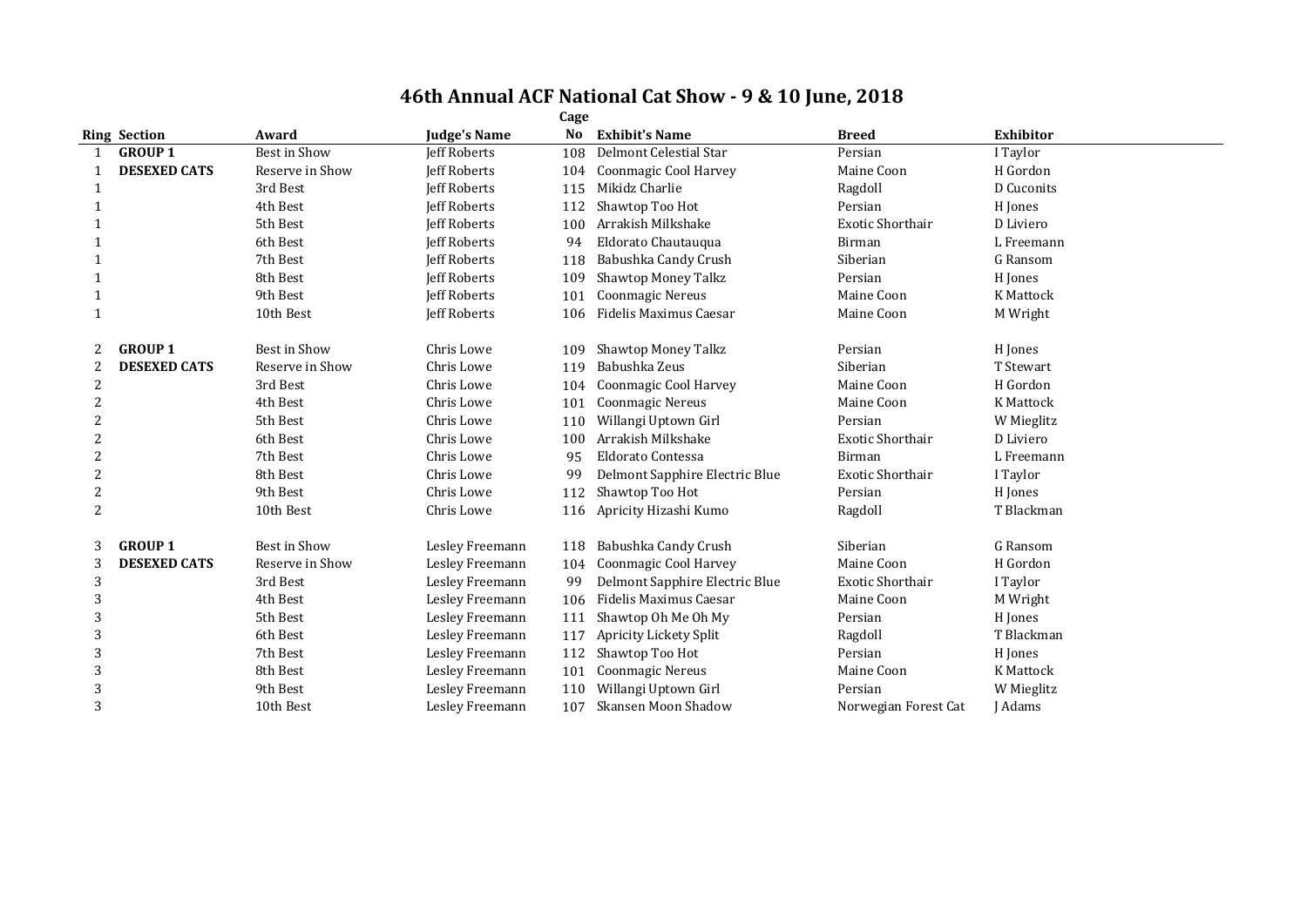|   |                     |                 |                       | Cage |                                 |                         |                  |
|---|---------------------|-----------------|-----------------------|------|---------------------------------|-------------------------|------------------|
|   | <b>Ring Section</b> | Award           | <b>Judge's Name</b>   | No   | <b>Exhibit's Name</b>           | <b>Breed</b>            | <b>Exhibitor</b> |
| 4 | <b>GROUP 1</b>      | Best in Show    | Doreann Nasin         | 111  | Shawtop Oh Me Oh My             | Persian                 | H Jones          |
|   | <b>DESEXED CATS</b> | Reserve in Show | Doreann Nasin         | 104  | Coonmagic Cool Harvey           | Maine Coon              | H Gordon         |
| 4 |                     | 3rd Best        | Doreann Nasin         | 98   | <b>Sunsoar Snow Buttercup</b>   | <b>Birman</b>           | I Edwards        |
|   |                     | 4th Best        | Doreann Nasin         | 116  | Apricity Hizashi Kumo           | Ragdoll                 | T Blackman       |
|   |                     | 5th Best        | Doreann Nasin         | 110  | Willangi Uptown Girl            | Persian                 | W Mieglitz       |
|   |                     | 6th Best        | Doreann Nasin         | 119  | Babushka Zeus                   | Siberian                | T Stewart        |
|   |                     | 7th Best        | Doreann Nasin         | 113  | Chesney Free Priscilla's Spirit | Persian                 | H Jones          |
|   |                     | 8th Best        | Doreann Nasin         | 100  | Arrakish Milkshake              | <b>Exotic Shorthair</b> | D Liviero        |
|   |                     | 9th Best        | Doreann Nasin         | 107  | Skansen Moon Shadow             | Norwegian Forest Cat    | <b>I</b> Adams   |
| 4 |                     | 10th Best       | Doreann Nasin         | 101  | Coonmagic Nereus                | Maine Coon              | <b>K</b> Mattock |
|   | <b>GROUP 1</b>      | Best in Show    | <b>Judith Russack</b> | 104  | Coonmagic Cool Harvey           | Maine Coon              | H Gordon         |
| 5 | <b>DESEXED CATS</b> | Reserve in Show | Judith Russack        | 110  | Willangi Uptown Girl            | Persian                 | W Mieglitz       |
| 5 |                     | 3rd Best        | Judith Russack        | 95   | Eldorato Contessa               | Birman                  | L Freemann       |
| 5 |                     | 4th Best        | Judith Russack        | 106  | Fidelis Maximus Caesar          | Maine Coon              | M Wright         |
|   |                     | 5th Best        | <b>Judith Russack</b> | 99   | Delmont Sapphire Electric Blue  | <b>Exotic Shorthair</b> | I Taylor         |
|   |                     | 6th Best        | Judith Russack        | 108  | Delmont Celestial Star          | Persian                 | I Taylor         |
| 5 |                     | 7th Best        | Judith Russack        | 94   | Eldorato Chautauqua             | Birman                  | L Freemann       |
| 5 |                     | 8th Best        | Judith Russack        | 119  | Babushka Zeus                   | Siberian                | T Stewart        |
| 5 |                     | 9th Best        | Judith Russack        | 115  | Mikidz Charlie                  | Ragdoll                 | D Cuconits       |
| 5 |                     | 10th Best       | Judith Russack        | 107  | Skansen Moon Shadow             | Norwegian Forest Cat    | J Adams          |
| 6 | <b>GROUP 1</b>      | Best in Show    | Claire Edwards        | 110  | Willangi Uptown Girl            | Persian                 | W Mieglitz       |
| 6 | <b>DESEXED CATS</b> | Reserve in Show | Claire Edwards        | 101  | <b>Coonmagic Nereus</b>         | Maine Coon              | <b>K</b> Mattock |
| 6 |                     | 3rd Best        | Claire Edwards        | 119  | Babushka Zeus                   | Siberian                | T Stewart        |
| 6 |                     | 4th Best        | Claire Edwards        | 95   | Eldorato Contessa               | Birman                  | L Freemann       |
| 6 |                     | 5th Best        | Claire Edwards        | 108  | Delmont Celestial Star          | Persian                 | I Taylor         |
| 6 |                     | 6th Best        | Claire Edwards        | 100  | Arrakish Milkshake              | <b>Exotic Shorthair</b> | D Liviero        |
| h |                     | 7th Best        | Claire Edwards        | 94   | Eldorato Chautauqua             | <b>Birman</b>           | L Freemann       |
| h |                     | 8th Best        | Claire Edwards        | 112  | Shawtop Too Hot                 | Persian                 | H Jones          |
| 6 |                     | 9th Best        | Claire Edwards        | 115  | Mikidz Charlie                  | Ragdoll                 | D Cuconits       |
| 6 |                     | 10th Best       | Claire Edwards        | 106  | Fidelis Maximus Caesar          | Maine Coon              | M Wright         |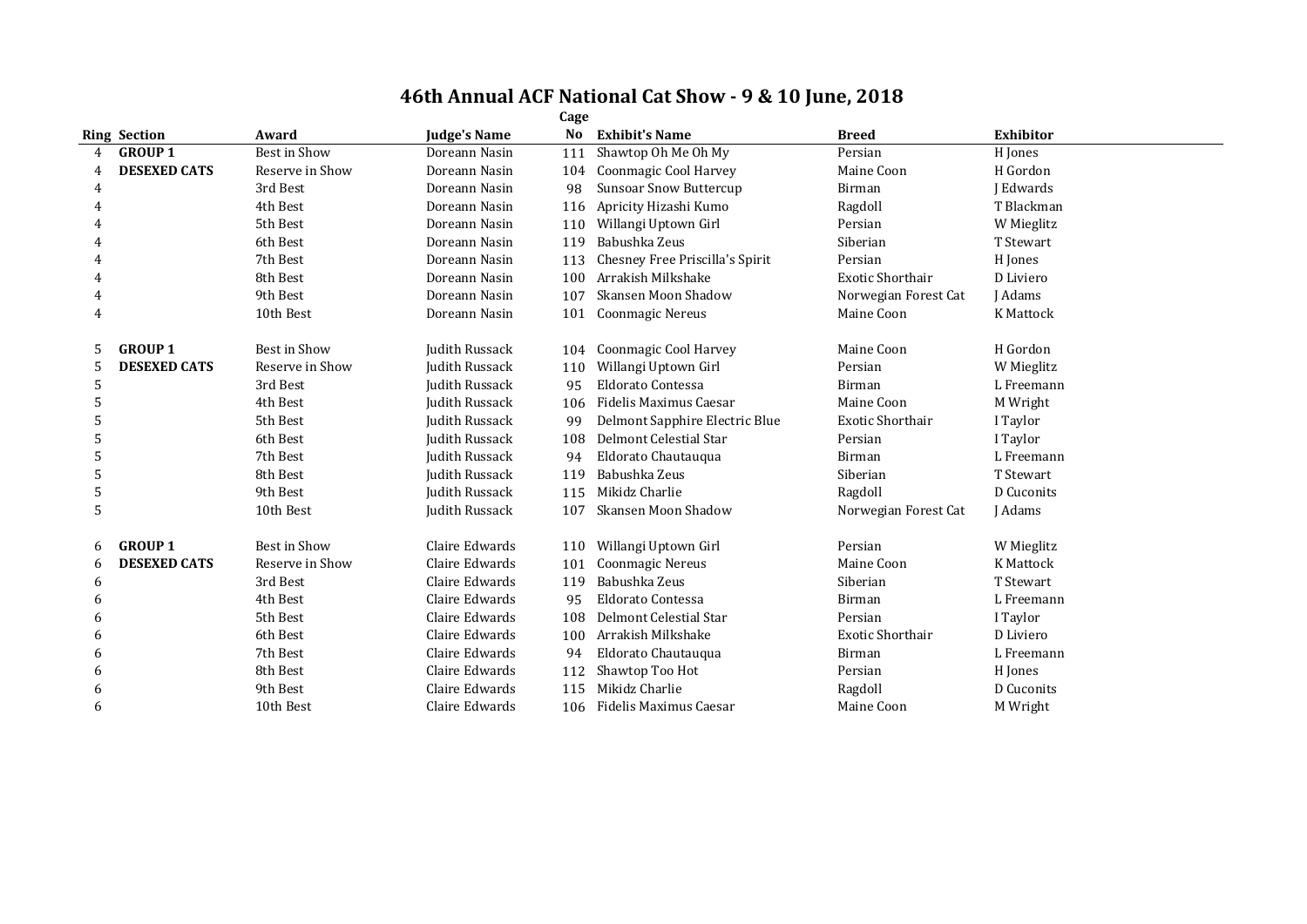|   | Cage                   |                 |                     |     |                                   |                        |                      |  |  |  |  |
|---|------------------------|-----------------|---------------------|-----|-----------------------------------|------------------------|----------------------|--|--|--|--|
|   | <b>Ring Section</b>    | Award           | <b>Judge's Name</b> | No  | <b>Exhibit's Name</b>             | <b>Breed</b>           | <b>Exhibitor</b>     |  |  |  |  |
|   | <b>GROUP 2 KITTENS</b> | Best in Show    | Anna Wilczek        | 128 | Jindo Florentino                  | Oriental               | E Bathgate           |  |  |  |  |
|   |                        | Reserve in Show | Anna Wilczek        |     | 134 Jesseniah Xuberi              | Siamese                | L McInnes            |  |  |  |  |
|   |                        | 3rd Best        | Anna Wilczek        | 136 | Ayudha Daydream Believer          | Siamese                | S McKay              |  |  |  |  |
|   |                        | 4th Best        | Anna Wilczek        | 122 | <b>Templeton Pom Pom</b>          | Foreign White Longhair | M Duckham & J Rogers |  |  |  |  |
|   |                        | 5th Best        | Anna Wilczek        | 129 | <b>Templeton Barclay Blues</b>    | Oriental               | C Hawkes             |  |  |  |  |
|   |                        | 6th Best        | Anna Wilczek        | 131 | Templeton Poison Ivy              | Oriental               | C Hawkes             |  |  |  |  |
|   |                        | 7th Best        | Anna Wilczek        | 126 | <b>Templeton David Duchovny</b>   | Oriental               | D Smith              |  |  |  |  |
|   |                        | 8th Best        | Anna Wilczek        | 120 | Syana Cloudbursting               | Foreign White          | L McNeil             |  |  |  |  |
|   |                        | 9th Best        | Anna Wilczek        | 133 | Astraxalotte Akira Wulf           | Siamese                | A & J Hobbs          |  |  |  |  |
|   |                        | 10th Best       | Anna Wilczek        | 130 | Templeton Lost In Spice           | Oriental               | M & M Wood           |  |  |  |  |
| 2 | <b>GROUP 2 KITTENS</b> | Best in Show    | Anne Skilling       | 120 | Syana Cloudbursting               | Foreign White          | L McNeil             |  |  |  |  |
| 2 |                        | Reserve in Show | Anne Skilling       | 122 | <b>Templeton Pom Pom</b>          | Foreign White Longhair | M Duckham & J Rogers |  |  |  |  |
| 2 |                        | 3rd Best        | Anne Skilling       | 123 | Templeton Little White Lie        | Foreign White          | C Bentley            |  |  |  |  |
| 2 |                        | 4th Best        | Anne Skilling       | 136 | Ayudha Daydream Believer          | Siamese                | S McKay              |  |  |  |  |
| 2 |                        | 5th Best        | Anne Skilling       | 130 | Templeton Lost In Spice           | Oriental               | M & M Wood           |  |  |  |  |
| 2 |                        | 6th Best        | Anne Skilling       | 121 | <b>Barradene Crystal Carving</b>  | Foreign White          | Hrycyszyn            |  |  |  |  |
| 2 |                        | 7th Best        | Anne Skilling       | 128 | lindo Florentino                  | Oriental               | E Bathgate           |  |  |  |  |
| 2 |                        | 8th Best        | Anne Skilling       | 132 | Ayudha Dream A Little Dream Of Me | Siamese                | S McKay              |  |  |  |  |
| 2 |                        | 9th Best        | Anne Skilling       | 131 | Templeton Poison Ivy              | Oriental               | C Hawkes             |  |  |  |  |
| 2 |                        | 10th Best       | Anne Skilling       | 135 | Syrecks All Stitched Up           | Siamese                | M Osler              |  |  |  |  |
| 3 | <b>GROUP 2 KITTENS</b> | Best in Show    | Belinda Penglis     | 131 | <b>Templeton Poison Ivy</b>       | Oriental               | C Hawkes             |  |  |  |  |
| 3 |                        | Reserve in Show | Belinda Penglis     | 134 | Iesseniah Xuberi                  | Siamese                | L McInnes            |  |  |  |  |
| 3 |                        | 3rd Best        | Belinda Penglis     | 136 | Ayudha Daydream Believer          | Siamese                | S McKay              |  |  |  |  |
| 3 |                        | 4th Best        | Belinda Penglis     | 121 | Barradene Crystal Carving         | Foreign White          | J Hrycyszyn          |  |  |  |  |
| 3 |                        | 5th Best        | Belinda Penglis     | 128 | lindo Florentino                  | Oriental               | E Bathgate           |  |  |  |  |
| 3 |                        | 6th Best        | Belinda Penglis     | 126 | Templeton David Duchovny          | Oriental               | D Smith              |  |  |  |  |
| 3 |                        | 7th Best        | Belinda Penglis     | 122 | <b>Templeton Pom Pom</b>          | Foreign White Longhair | M Duckham & J Rogers |  |  |  |  |
| 3 |                        | 8th Best        | Belinda Penglis     | 132 | Ayudha Dream A Little Dream Of Me | Siamese                | S McKay              |  |  |  |  |
| 3 |                        | 9th Best        | Belinda Penglis     | 133 | Astraxalotte Akira Wulf           | Siamese                | A & J Hobbs          |  |  |  |  |
| 3 |                        | 10th Best       | Belinda Penglis     | 129 | <b>Templeton Barclay Blues</b>    | Oriental               | C Hawkes             |  |  |  |  |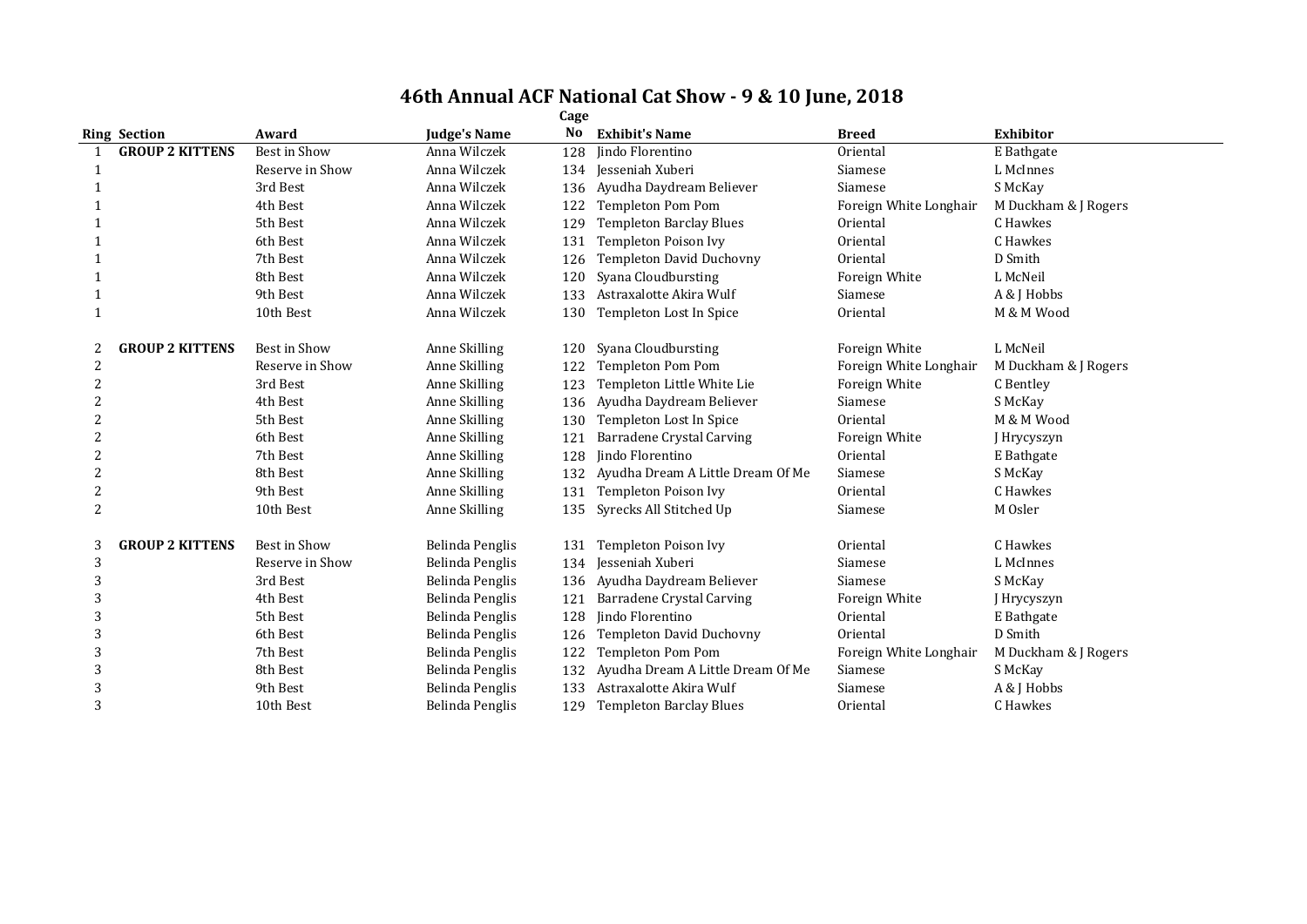|   | Cage                   |                 |                      |     |                                   |                        |                      |  |  |  |  |
|---|------------------------|-----------------|----------------------|-----|-----------------------------------|------------------------|----------------------|--|--|--|--|
|   | <b>Ring Section</b>    | Award           | Judge's Name         | No  | <b>Exhibit's Name</b>             | <b>Breed</b>           | <b>Exhibitor</b>     |  |  |  |  |
|   | <b>GROUP 2 KITTENS</b> | Best in Show    | <b>Jeff Roberts</b>  | 127 | Barradene Panda                   | Oriental               | J Hrycyszyn          |  |  |  |  |
|   |                        | Reserve in Show | <b>Jeff Roberts</b>  | 136 | Ayudha Daydream Believer          | Siamese                | S McKay              |  |  |  |  |
|   |                        | 3rd Best        | <b>Jeff Roberts</b>  | 122 | <b>Templeton Pom Pom</b>          | Foreign White Longhair | M Duckham & J Rogers |  |  |  |  |
|   |                        | 4th Best        | <b>Jeff Roberts</b>  | 132 | Ayudha Dream A Little Dream Of Me | Siamese                | S McKay              |  |  |  |  |
|   |                        | 5th Best        | <b>Jeff Roberts</b>  | 129 | <b>Templeton Barclay Blues</b>    | Oriental               | C Hawkes             |  |  |  |  |
|   |                        | 6th Best        | <b>Jeff Roberts</b>  | 120 | Syana Cloudbursting               | Foreign White          | L McNeil             |  |  |  |  |
|   |                        | 7th Best        | <b>Jeff Roberts</b>  | 128 | <b>Iindo Florentino</b>           | Oriental               | E Bathgate           |  |  |  |  |
|   |                        | 8th Best        | <b>Jeff Roberts</b>  | 133 | Astraxalotte Akira Wulf           | Siamese                | A & J Hobbs          |  |  |  |  |
|   |                        | 9th Best        | <b>Jeff Roberts</b>  | 123 | Templeton Little White Lie        | Foreign White          | C Bentley            |  |  |  |  |
| 4 |                        | 10th Best       | Jeff Roberts         | 126 | Templeton David Duchovny          | Oriental               | D Smith              |  |  |  |  |
| 5 | <b>GROUP 2 KITTENS</b> | Best in Show    | Claire Edwards       | 129 | <b>Templeton Barclay Blues</b>    | Oriental               | C Hawkes             |  |  |  |  |
| 5 |                        | Reserve in Show | Claire Edwards       | 122 | <b>Templeton Pom Pom</b>          | Foreign White Longhair | M Duckham & J Rogers |  |  |  |  |
| 5 |                        | 3rd Best        | Claire Edwards       | 134 | Jesseniah Xuberi                  | Siamese                | L McInnes            |  |  |  |  |
| 5 |                        | 4th Best        | Claire Edwards       | 131 | <b>Templeton Poison Ivy</b>       | Oriental               | C Hawkes             |  |  |  |  |
| 5 |                        | 5th Best        | Claire Edwards       | 121 | <b>Barradene Crystal Carving</b>  | Foreign White          | J Hrycyszyn          |  |  |  |  |
|   |                        | 6th Best        | Claire Edwards       | 120 | Syana Cloudbursting               | Foreign White          | L McNeil             |  |  |  |  |
|   |                        | 7th Best        | Claire Edwards       | 126 | Templeton David Duchovny          | Oriental               | D Smith              |  |  |  |  |
| 5 |                        | 8th Best        | Claire Edwards       | 135 | Syrecks All Stitched Up           | Siamese                | M Osler              |  |  |  |  |
| 5 |                        | 9th Best        | Claire Edwards       | 127 | Barradene Panda                   | Oriental               | J Hrycyszyn          |  |  |  |  |
| 5 |                        | 10th Best       | Claire Edwards       |     | 136 Ayudha Daydream Believer      | Siamese                | S McKay              |  |  |  |  |
| 6 | <b>GROUP 2 KITTENS</b> | Best in Show    | Jo-anne Frank        | 130 | Templeton Lost In Spice           | Oriental               | M & M Wood           |  |  |  |  |
| 6 |                        | Reserve in Show | <b>Jo-anne Frank</b> | 120 | Syana Cloudbursting               | Foreign White          | L McNeil             |  |  |  |  |
| h |                        | 3rd Best        | Jo-anne Frank        | 136 | Ayudha Daydream Believer          | Siamese                | S McKay              |  |  |  |  |
| h |                        | 4th Best        | <b>Io-anne Frank</b> | 128 | <b>Iindo Florentino</b>           | Oriental               | E Bathgate           |  |  |  |  |
|   |                        | 5th Best        | <b>Io-anne Frank</b> | 132 | Ayudha Dream A Little Dream Of Me | Siamese                | S McKay              |  |  |  |  |
|   |                        | 6th Best        | Jo-anne Frank        | 131 | <b>Templeton Poison Ivy</b>       | Oriental               | C Hawkes             |  |  |  |  |
|   |                        | 7th Best        | Jo-anne Frank        | 133 | Astraxalotte Akira Wulf           | Siamese                | A & J Hobbs          |  |  |  |  |
| 6 |                        | 8th Best        | Jo-anne Frank        | 126 | Templeton David Duchovny          | Oriental               | D Smith              |  |  |  |  |
|   |                        | 9th Best        | <b>Io-anne Frank</b> | 122 | <b>Templeton Pom Pom</b>          | Foreign White Longhair | M Duckham & J Rogers |  |  |  |  |
| 6 |                        | 10th Best       | Jo-anne Frank        | 135 | Syrecks All Stitched Up           | Siamese                | M Osler              |  |  |  |  |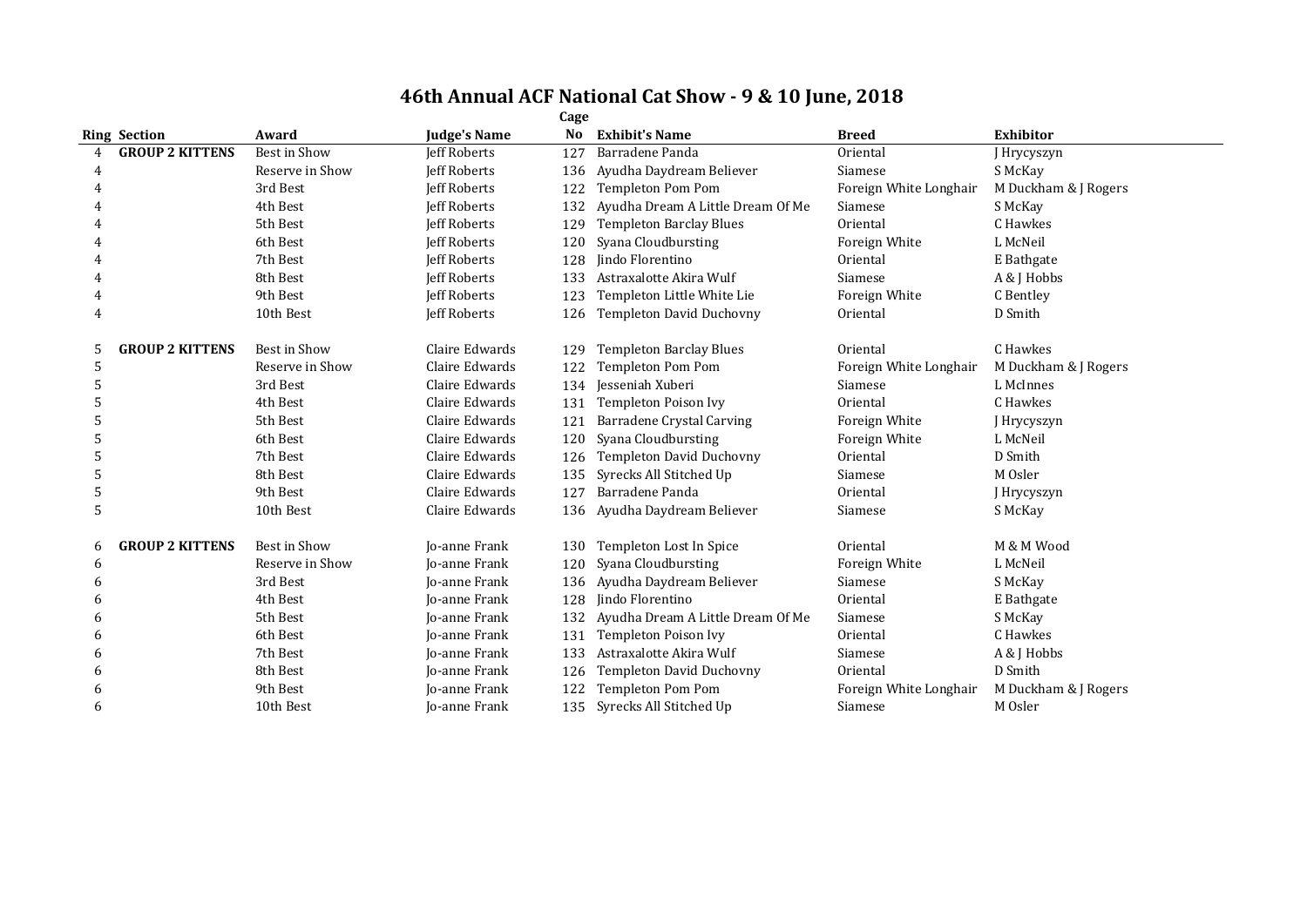|                |                     |                     |                     | Cage |                              |                   |                  |
|----------------|---------------------|---------------------|---------------------|------|------------------------------|-------------------|------------------|
|                | <b>Ring Section</b> | Award               | <b>Judge's Name</b> | No   | <b>Exhibit's Name</b>        | <b>Breed</b>      | <b>Exhibitor</b> |
|                | <b>GROUP 2</b>      | <b>Best in Show</b> | Doreann Nasin       | 144  | Practicalcats Hawthorn King  | Siamese           | S Hudson         |
|                | <b>ENTIRE CATS</b>  | Reserve in Show     | Doreann Nasin       | 143  | Amarin Felis Angelicus       | Oriental Longhair | C Gunson         |
|                |                     | 3rd Best            | Doreann Nasin       | 141  | <b>Templeton Pepper Pots</b> | Oriental          | S McKay          |
|                |                     | 4th Best            | Doreann Nasin       | 137  | Amarin Valar Morghulis       | Balinese          | C Gunson         |
|                |                     | 5th Best            | Doreann Nasin       | 142  | Templeton Dapple Veil        | Oriental Longhair | M & M Wood       |
|                |                     | 6th Best            | Doreann Nasin       | 139  | Amarin Annie Getcha Gun      | Oriental          | C Gunson         |
|                |                     | 7th Best            | Doreann Nasin       | 149  | Templeton Evangeline         | Siamese           | C Hawkes         |
|                |                     | 8th Best            | Doreann Nasin       | 138  | Shimmeree Cleopatra          | Oriental          | E Hoare          |
| -1             |                     | 9th Best            | Doreann Nasin       | 148  | Firestorm Chinook            | Siamese           | K & J Carter     |
|                |                     | 10th Best           | Doreann Nasin       | 147  | Templeton Extra Dollop       | Siamese           | M & M Wood       |
|                | <b>GROUP 2</b>      | Best in Show        | Claire Edwards      | 142  | Templeton Dapple Veil        | Oriental Longhair | M & M Wood       |
| 2              | <b>ENTIRE CATS</b>  | Reserve in Show     | Claire Edwards      | 137  | Amarin Valar Morghulis       | Balinese          | C Gunson         |
| $\overline{2}$ |                     | 3rd Best            | Claire Edwards      | 147  | Templeton Extra Dollop       | Siamese           | M & M Wood       |
| $\overline{2}$ |                     | 4th Best            | Claire Edwards      | 141  | <b>Templeton Pepper Pots</b> | Oriental          | S McKay          |
| $\overline{2}$ |                     | 5th Best            | Claire Edwards      | 143  | Amarin Felis Angelicus       | Oriental Longhair | C Gunson         |
| $\overline{2}$ |                     | 6th Best            | Claire Edwards      | 149  | Templeton Evangeline         | Siamese           | C Hawkes         |
| 2              |                     | 7th Best            | Claire Edwards      | 138  | Shimmeree Cleopatra          | Oriental          | E Hoare          |
| 2              |                     | 8th Best            | Claire Edwards      | 144  | Practicalcats Hawthorn King  | Siamese           | S Hudson         |
| $\overline{2}$ |                     | 9th Best            | Claire Edwards      | 145  | Parifeli Angel Taffeite      | Siamese           | S Lewis          |
| $\overline{2}$ |                     | 10th Best           | Claire Edwards      | 139  | Amarin Annie Getcha Gun      | Oriental          | C Gunson         |
| 3              | <b>GROUP 2</b>      | Best in Show        | Belinda Penglis     | 142  | Templeton Dapple Veil        | Oriental Longhair | M & M Wood       |
| 3              | <b>ENTIRE CATS</b>  | Reserve in Show     | Belinda Penglis     | 141  | <b>Templeton Pepper Pots</b> | Oriental          | S McKay          |
| 3              |                     | 3rd Best            | Belinda Penglis     | 138  | Shimmeree Cleopatra          | Oriental          | E Hoare          |
| 3              |                     | 4th Best            | Belinda Penglis     | 148  | Firestorm Chinook            | Siamese           | K & J Carter     |
| 3              |                     | 5th Best            | Belinda Penglis     | 146  | Syrecks Love How You Love Me | Siamese           | M Osler          |
| 3              |                     | 6th Best            | Belinda Penglis     | 145  | Parifeli Angel Taffeite      | Siamese           | S Lewis          |
| 3              |                     | 7th Best            | Belinda Penglis     | 137  | Amarin Valar Morghulis       | Balinese          | C Gunson         |
| 3              |                     | 8th Best            | Belinda Penglis     | 144  | Practicalcats Hawthorn King  | Siamese           | S Hudson         |
| 3              |                     | 9th Best            | Belinda Penglis     | 140  | Siamjewels Anastasia         | Oriental          | D Copeland       |
| 3              |                     | 10th Best           | Belinda Penglis     | 143  | Amarin Felis Angelicus       | Oriental Longhair | C Gunson         |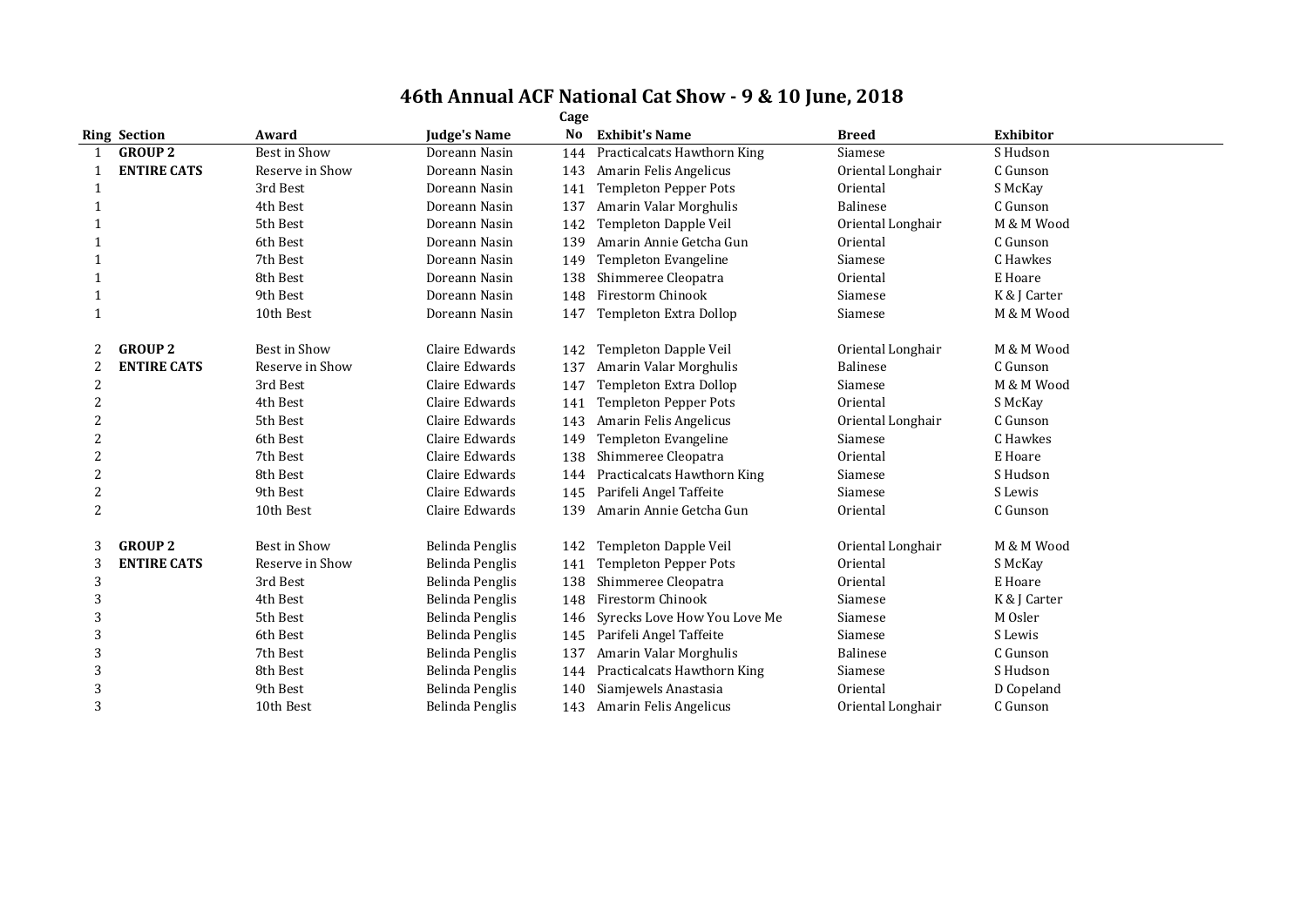|   |                     |                     |                      | Cage           |                              |                   |                  |
|---|---------------------|---------------------|----------------------|----------------|------------------------------|-------------------|------------------|
|   | <b>Ring Section</b> | Award               | <b>Judge's Name</b>  | N <sub>0</sub> | <b>Exhibit's Name</b>        | <b>Breed</b>      | <b>Exhibitor</b> |
| 4 | <b>GROUP 2</b>      | <b>Best in Show</b> | Anne Skilling        | 148            | Firestorm Chinook            | Siamese           | K & J Carter     |
| 4 | <b>ENTIRE CATS</b>  | Reserve in Show     | Anne Skilling        | 144            | Practicalcats Hawthorn King  | Siamese           | S Hudson         |
| 4 |                     | 3rd Best            | Anne Skilling        | 137            | Amarin Valar Morghulis       | Balinese          | C Gunson         |
| 4 |                     | 4th Best            | Anne Skilling        | 140            | Siamjewels Anastasia         | Oriental          | D Copeland       |
| 4 |                     | 5th Best            | Anne Skilling        | 142            | Templeton Dapple Veil        | Oriental Longhair | M & M Wood       |
| 4 |                     | 6th Best            | Anne Skilling        | 139            | Amarin Annie Getcha Gun      | Oriental          | C Gunson         |
| 4 |                     | 7th Best            | Anne Skilling        | 146            | Syrecks Love How You Love Me | Siamese           | M Osler          |
| 4 |                     | 8th Best            | Anne Skilling        | 149            | Templeton Evangeline         | Siamese           | C Hawkes         |
| 4 |                     | 9th Best            | Anne Skilling        | 138            | Shimmeree Cleopatra          | Oriental          | E Hoare          |
| 4 |                     | 10th Best           | Anne Skilling        | 147            | Templeton Extra Dollop       | Siamese           | M & M Wood       |
| 5 | <b>GROUP 2</b>      | Best in Show        | Theresa Johnson      | 148            | Firestorm Chinook            | Siamese           | K & J Carter     |
| 5 | <b>ENTIRE CATS</b>  | Reserve in Show     | Theresa Johnson      | 140            | Siamjewels Anastasia         | Oriental          | D Copeland       |
| 5 |                     | 3rd Best            | Theresa Johnson      | 146            | Syrecks Love How You Love Me | Siamese           | M Osler          |
| 5 |                     | 4th Best            | Theresa Johnson      | 147            | Templeton Extra Dollop       | Siamese           | M & M Wood       |
| 5 |                     | 5th Best            | Theresa Johnson      | 141            | <b>Templeton Pepper Pots</b> | Oriental          | S McKay          |
| 5 |                     | 6th Best            | Theresa Johnson      | 138            | Shimmeree Cleopatra          | Oriental          | E Hoare          |
| 5 |                     | 7th Best            | Theresa Johnson      | 142            | <b>Templeton Dapple Veil</b> | Oriental Longhair | M & M Wood       |
| 5 |                     | 8th Best            | Theresa Johnson      | 143            | Amarin Felis Angelicus       | Oriental Longhair | C Gunson         |
| 5 |                     | 9th Best            | Theresa Johnson      | 149            | Templeton Evangeline         | Siamese           | C Hawkes         |
| 5 |                     | 10th Best           | Theresa Johnson      | 145            | Parifeli Angel Taffeite      | Siamese           | S Lewis          |
| 6 | <b>GROUP 2</b>      | Best in Show        | <b>Io-anne Frank</b> | 140            | Siamjewels Anastasia         | Oriental          | D Copeland       |
| 6 | <b>ENTIRE CATS</b>  | Reserve in Show     | Jo-anne Frank        | 146            | Syrecks Love How You Love Me | Siamese           | M Osler          |
| 6 |                     | 3rd Best            | Jo-anne Frank        | 144            | Practicalcats Hawthorn King  | Siamese           | S Hudson         |
| 6 |                     | 4th Best            | <b>Io-anne Frank</b> | 148            | Firestorm Chinook            | Siamese           | K & J Carter     |
| 6 |                     | 5th Best            | <b>Io-anne Frank</b> | 142            | Templeton Dapple Veil        | Oriental Longhair | M & M Wood       |
| 6 |                     | 6th Best            | Jo-anne Frank        | 138            | Shimmeree Cleopatra          | Oriental          | E Hoare          |
| 6 |                     | 7th Best            | Jo-anne Frank        | 139            | Amarin Annie Getcha Gun      | Oriental          | C Gunson         |
| 6 |                     | 8th Best            | <b>Io-anne Frank</b> | 147            | Templeton Extra Dollop       | Siamese           | M & M Wood       |
| 6 |                     | 9th Best            | <b>Io-anne Frank</b> | 137            | Amarin Valar Morghulis       | <b>Balinese</b>   | C Gunson         |
| 6 |                     | 10th Best           | Jo-anne Frank        | 141            | <b>Templeton Pepper Pots</b> | Oriental          | S McKay          |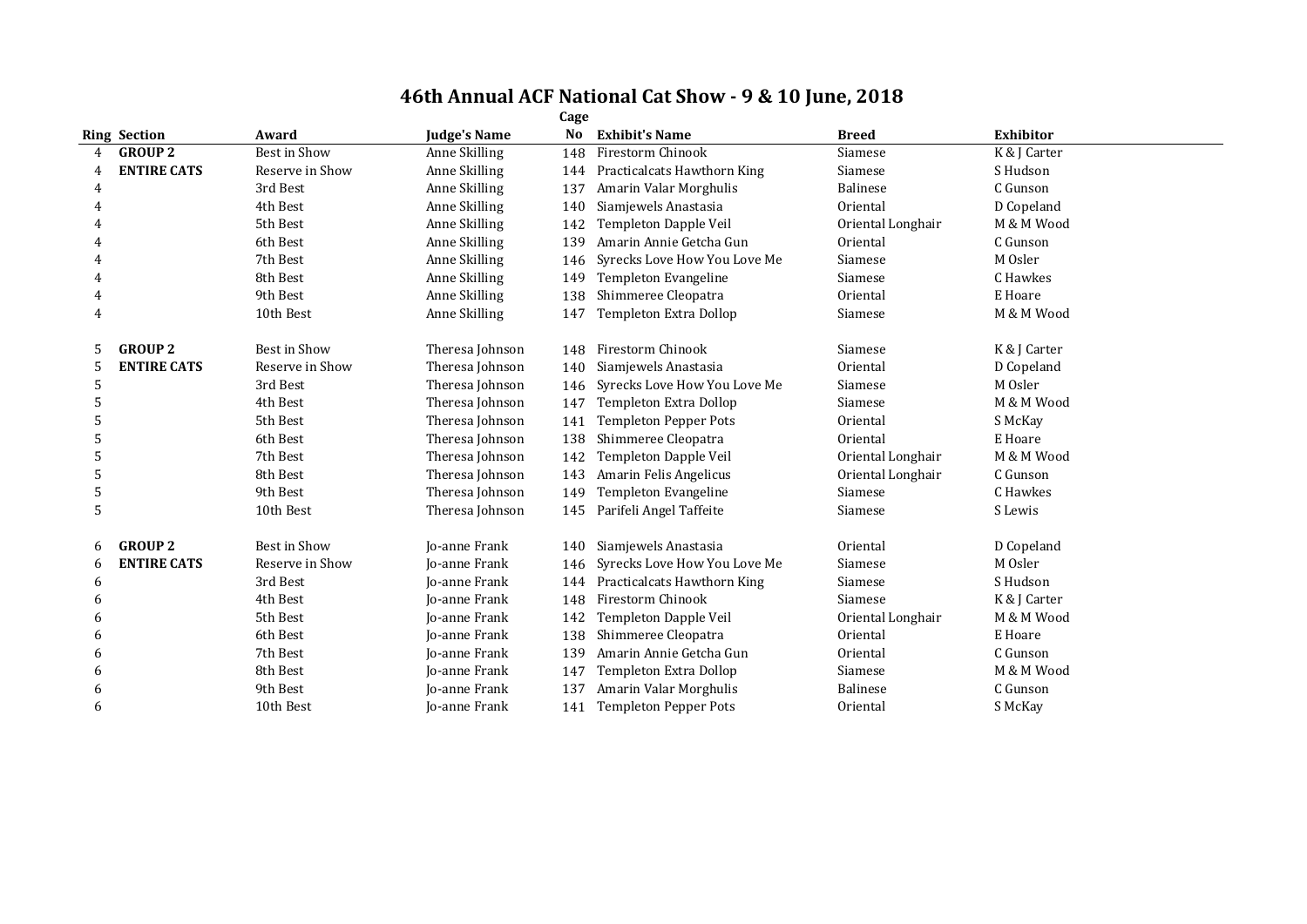|                | <b>Ring Section</b> | Award           | <b>Judge's Name</b> | No  | <b>Exhibit's Name</b>          | <b>Breed</b>           | <b>Exhibitor</b>     |
|----------------|---------------------|-----------------|---------------------|-----|--------------------------------|------------------------|----------------------|
|                | <b>GROUP 2</b>      | Best in Show    | Doreann Nasin       | 152 | Shimmeree Duke Of Bourbon      | Oriental               | A Christie           |
|                | <b>DESEXED CATS</b> | Reserve in Show | Doreann Nasin       | 160 | Templeton Once Apona Time      | Siamese                | K Tomlinson          |
|                |                     | 3rd Best        | Doreann Nasin       | 151 | Templeton White Wizard         | Foreign White Longhair | C Bentley            |
| -1             |                     | 4th Best        | Doreann Nasin       | 156 | Templeton The Rockstar         | Oriental Longhair      | M Duckham & J Rogers |
|                |                     | 5th Best        | Doreann Nasin       | 159 | Katrajulis Heliodor            | Siamese                | S Lewis              |
|                |                     | 6th Best        | Doreann Nasin       | 161 | Templeton Friendly Fire        | Siamese                | M & M Wood           |
|                |                     | 7th Best        | Doreann Nasin       | 150 | Anbessa Fox Mulder             | <b>Balinese</b>        | D Smith              |
| -1             |                     | 8th Best        | Doreann Nasin       | 153 | Siamjewels Henry Quentin       | Oriental               | A & J Hobbs          |
| $\mathbf{1}$   |                     | 9th Best        | Doreann Nasin       | 157 | Kalinya YJ Sherwood            | Siamese                | A & J Hobbs          |
| 1              |                     | 10th Best       | Doreann Nasin       | 158 | Kalinya SO Hazelnut            | Siamese                | A & J Hobbs          |
|                |                     |                 |                     |     |                                |                        |                      |
| 2              | <b>GROUP 2</b>      | Best in Show    | Lesley Freemann     | 155 | Shadowfire Dragon              | Oriental               | D Copeland           |
|                | <b>DESEXED CATS</b> | Reserve in Show | Lesley Freemann     | 160 | Templeton Once Apona Time      | Siamese                | K Tomlinson          |
| 2              |                     | 3rd Best        | Lesley Freemann     | 153 | Siamjewels Henry Quentin       | Oriental               | A & J Hobbs          |
| 2              |                     | 4th Best        | Lesley Freemann     | 161 | Templeton Friendly Fire        | Siamese                | M & M Wood           |
| 2              |                     | 5th Best        | Lesley Freemann     | 158 | Kalinya SO Hazelnut            | Siamese                | A & J Hobbs          |
| $\overline{c}$ |                     | 6th Best        | Lesley Freemann     | 152 | Shimmeree Duke Of Bourbon      | Oriental               | A Christie           |
| 2              |                     | 7th Best        | Lesley Freemann     | 151 | Templeton White Wizard         | Foreign White Longhair | C Bentley            |
|                |                     | 8th Best        | Lesley Freemann     | 150 | Anbessa Fox Mulder             | <b>Balinese</b>        | D Smith              |
| 2              |                     | 9th Best        | Lesley Freemann     | 157 | Kalinya YJ Sherwood            | Siamese                | A & J Hobbs          |
| 2              |                     | 10th Best       | Lesley Freemann     | 156 | Templeton The Rockstar         | Oriental Longhair      | M Duckham & J Rogers |
| 3              | <b>GROUP 2</b>      | Best in Show    | Belinda Penglis     | 151 | Templeton White Wizard         | Foreign White Longhair | C Bentley            |
| 3              | <b>DESEXED CATS</b> | Reserve in Show | Belinda Penglis     | 152 | Shimmeree Duke Of Bourbon      | Oriental               | A Christie           |
| 3              |                     | 3rd Best        | Belinda Penglis     | 159 | Katrajulis Heliodor            | Siamese                | S Lewis              |
| 3              |                     | 4th Best        | Belinda Penglis     | 156 | Templeton The Rockstar         | Oriental Longhair      | M Duckham & J Rogers |
|                |                     | 5th Best        | Belinda Penglis     | 160 | Templeton Once Apona Time      | Siamese                | K Tomlinson          |
| 3              |                     | 6th Best        | Belinda Penglis     | 150 | Anbessa Fox Mulder             | Balinese               | D Smith              |
| 3              |                     | 7th Best        | Belinda Penglis     | 161 | <b>Templeton Friendly Fire</b> | Siamese                | M & M Wood           |
| 3              |                     | 8th Best        | Belinda Penglis     | 154 | Tiffyan Irinushka              | Oriental               | K & J Carter         |
| 3              |                     | 9th Best        | Belinda Penglis     | 153 | Siamjewels Henry Quentin       | Oriental               | A & J Hobbs          |
| 3              |                     | 10th Best       | Belinda Penglis     | 157 | Kalinya YJ Sherwood            | Siamese                | A & J Hobbs          |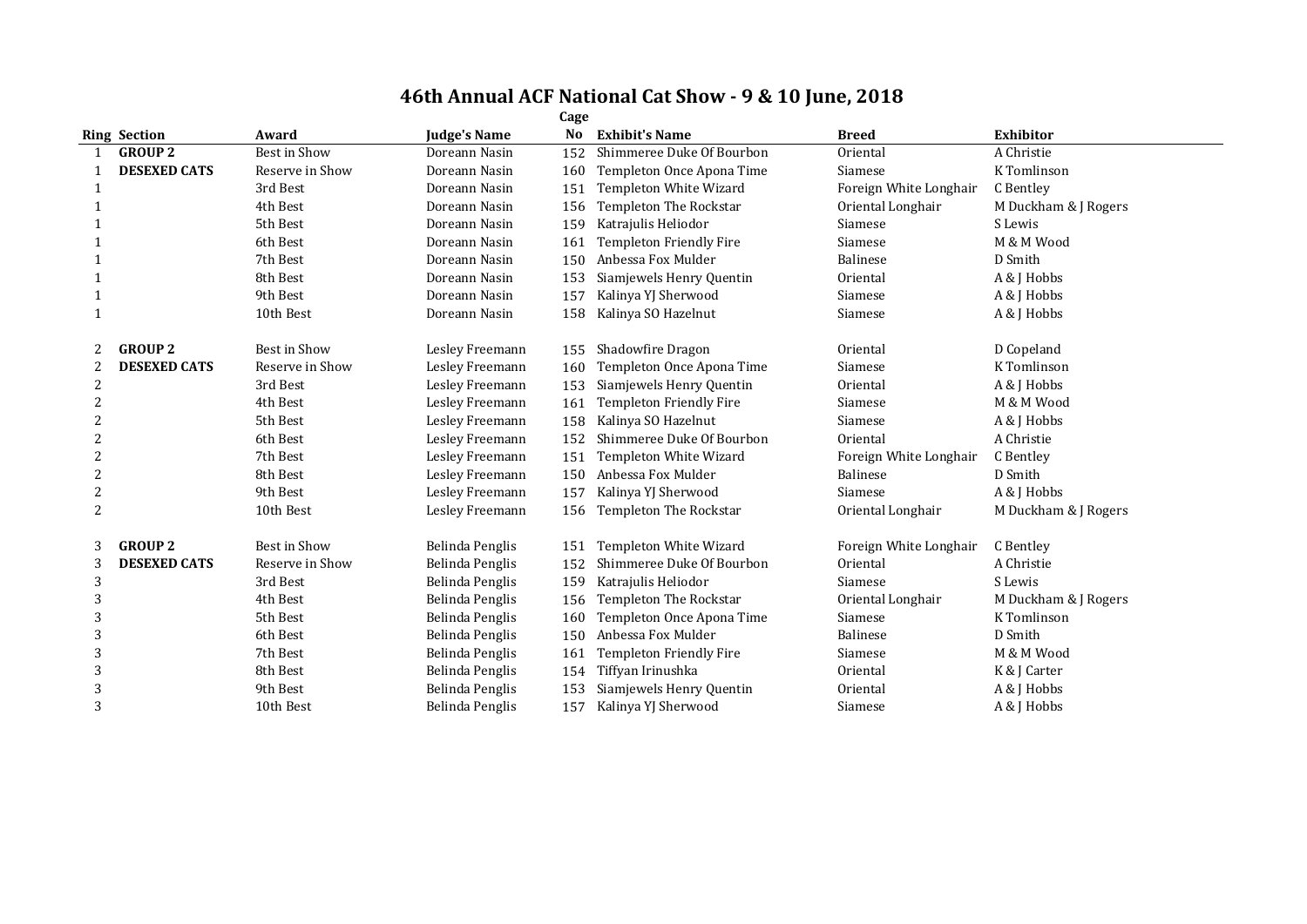|   |                     |                 |                      | Cage |                                |                        |                      |
|---|---------------------|-----------------|----------------------|------|--------------------------------|------------------------|----------------------|
|   | <b>Ring Section</b> | Award           | <b>Judge's Name</b>  | No   | <b>Exhibit's Name</b>          | <b>Breed</b>           | <b>Exhibitor</b>     |
| 4 | <b>GROUP 2</b>      | Best in Show    | Anne Skilling        | 161  | Templeton Friendly Fire        | Siamese                | M & M Wood           |
|   | <b>DESEXED CATS</b> | Reserve in Show | Anne Skilling        | 151  | Templeton White Wizard         | Foreign White Longhair | C Bentley            |
| 4 |                     | 3rd Best        | Anne Skilling        | 155  | Shadowfire Dragon              | Oriental               | D Copeland           |
| 4 |                     | 4th Best        | Anne Skilling        | 150  | Anbessa Fox Mulder             | Balinese               | D Smith              |
|   |                     | 5th Best        | Anne Skilling        | 157  | Kalinya YJ Sherwood            | Siamese                | A & J Hobbs          |
|   |                     | 6th Best        | Anne Skilling        | 159  | Katrajulis Heliodor            | Siamese                | S Lewis              |
| 4 |                     | 7th Best        | Anne Skilling        | 156  | <b>Templeton The Rockstar</b>  | Oriental Longhair      | M Duckham & J Rogers |
| 4 |                     | 8th Best        | Anne Skilling        | 152  | Shimmeree Duke Of Bourbon      | Oriental               | A Christie           |
| 4 |                     | 9th Best        | Anne Skilling        | 153  | Siamjewels Henry Quentin       | Oriental               | A & J Hobbs          |
| 4 |                     | 10th Best       | Anne Skilling        | 160  | Templeton Once Apona Time      | Siamese                | K Tomlinson          |
| 5 | <b>GROUP 2</b>      | Best in Show    | Claire Edwards       | 156  | Templeton The Rockstar         | Oriental Longhair      | M Duckham & J Rogers |
| 5 | <b>DESEXED CATS</b> | Reserve in Show | Claire Edwards       | 151  | Templeton White Wizard         | Foreign White Longhair | C Bentley            |
| 5 |                     | 3rd Best        | Claire Edwards       | 157  | Kalinya YJ Sherwood            | Siamese                | A & J Hobbs          |
| 5 |                     | 4th Best        | Claire Edwards       | 152  | Shimmeree Duke Of Bourbon      | Oriental               | A Christie           |
| 5 |                     | 5th Best        | Claire Edwards       | 150  | Anbessa Fox Mulder             | <b>Balinese</b>        | D Smith              |
| 5 |                     | 6th Best        | Claire Edwards       | 161  | <b>Templeton Friendly Fire</b> | Siamese                | M & M Wood           |
| 5 |                     | 7th Best        | Claire Edwards       | 153  | Siamjewels Henry Quentin       | Oriental               | A & J Hobbs          |
| 5 |                     | 8th Best        | Claire Edwards       | 159  | Katrajulis Heliodor            | Siamese                | S Lewis              |
| 5 |                     | 9th Best        | Claire Edwards       | 160  | Templeton Once Apona Time      | Siamese                | K Tomlinson          |
| 5 |                     | 10th Best       | Claire Edwards       | 158  | Kalinya SO Hazelnut            | Siamese                | A & J Hobbs          |
| 6 | <b>GROUP 2</b>      | Best in Show    | Jo-anne Frank        | 161  | <b>Templeton Friendly Fire</b> | Siamese                | M & M Wood           |
| 6 | <b>DESEXED CATS</b> | Reserve in Show | Jo-anne Frank        | 153  | Siamjewels Henry Quentin       | Oriental               | A & J Hobbs          |
| 6 |                     | 3rd Best        | <b>Io-anne Frank</b> | 156  | Templeton The Rockstar         | Oriental Longhair      | M Duckham & J Rogers |
| 6 |                     | 4th Best        | <b>Io-anne Frank</b> | 150  | Anbessa Fox Mulder             | <b>Balinese</b>        | D Smith              |
| 6 |                     | 5th Best        | <b>Io-anne Frank</b> | 152  | Shimmeree Duke Of Bourbon      | Oriental               | A Christie           |
| 6 |                     | 6th Best        | Jo-anne Frank        | 157  | Kalinya YJ Sherwood            | Siamese                | A & J Hobbs          |
| h |                     | 7th Best        | <b>Jo-anne Frank</b> | 151  | Templeton White Wizard         | Foreign White Longhair | C Bentley            |
| 6 |                     | 8th Best        | Jo-anne Frank        | 160  | Templeton Once Apona Time      | Siamese                | K Tomlinson          |
| 6 |                     | 9th Best        | <b>Io-anne Frank</b> | 155  | Shadowfire Dragon              | Oriental               | D Copeland           |
| 6 |                     | 10th Best       | <b>Jo-anne Frank</b> | 159  | Katrajulis Heliodor            | Siamese                | S Lewis              |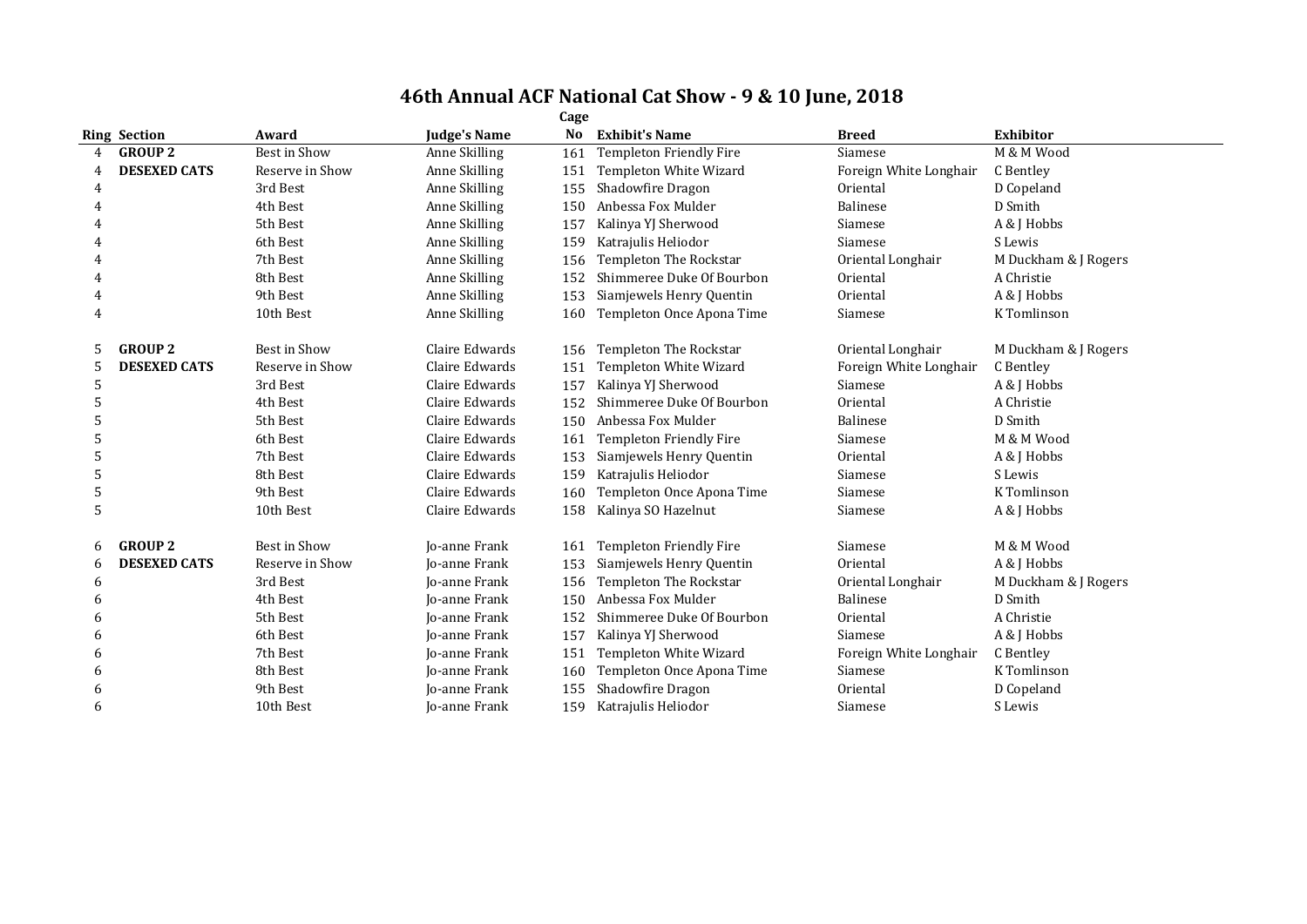| <b>Ring Section</b>         | Award               | <b>Judge's Name</b> | No  | <b>Exhibit's Name</b>            | <b>Breed</b>             | <b>Exhibitor</b>      |
|-----------------------------|---------------------|---------------------|-----|----------------------------------|--------------------------|-----------------------|
| <b>GROUP 3 KITTENS</b>      | <b>Best in Show</b> | Steven Corneille    | 170 | Bonnybrooke Shadesofgray         | American Shorthair       | L Adams               |
|                             | Reserve in Show     | Steven Corneille    | 214 | Kittams Grace                    | Devon Rex                | S Hooper              |
|                             | 3rd Best            | Steven Corneille    | 164 | Osiris(V) Lizzies Man            | Abyssinian               | M & S Shawn           |
|                             | 4th Best            | Steven Corneille    | 233 | Myenya Ralph                     | Russian                  | F Hawkins             |
|                             | 5th Best            | Steven Corneille    | 173 | <b>Adelhills Special Edition</b> | Bengal                   | M Radus               |
|                             | 6th Best            | Steven Corneille    | 189 | Mockingjay Chloe                 | Burmese                  | L & D Nesbitt         |
|                             | 7th Best            | Steven Corneille    | 177 | <b>Solaces Major Tom</b>         | <b>British Shorthair</b> | S Allen               |
|                             | 8th Best            | Steven Corneille    | 261 | Nibbel Ribasongu                 | Tonkinese                | L & G Butzbach        |
|                             | 9th Best            | Steven Corneille    | 208 | Miamber Briana's Oberon          | Burmilla                 | M Ristuccia           |
|                             | 10th Best           | Steven Corneille    | 232 | Tachali Grand Nina               | Russian                  | M & C Carle           |
|                             | 11th Best           | Steven Corneille    | 223 | Bahati In The Purple             | Mandalay                 | C Dyett               |
|                             | 12th Best           | Steven Corneille    | 203 | Leewood Secret Angel             | <b>Burmese</b>           | M Hinder              |
|                             | 13th Best           | Steven Corneille    | 239 | Rebuss Cool Man Luke             | Selkirk Rex              | M McCarthy            |
|                             | 14th Best           | Steven Corneille    | 247 | Skinnydippin Zoro                | Sphynx                   | K Faggotter           |
|                             | 15th Best           | Steven Corneille    | 212 | Charian Miss Jennie              | Cornish Rex              | S Gordon & S McKellar |
| <b>GROUP 3 KITTENS</b><br>2 | Best in Show        | Helen Farmer        | 165 | Vivace El Leon De Oro            | Abyssinian               | E & R Bruche          |
| 2                           | Reserve in Show     | Helen Farmer        | 230 | Tachali Czar Anakin              | Russian                  | M & C Carle           |
| 2                           | 3rd Best            | Helen Farmer        | 252 | Alchemy Oke Doke                 | Sphynx                   | <b>I</b> Vallack      |
| 2                           | 4th Best            | Helen Farmer        | 177 | <b>Solaces Major Tom</b>         | <b>British Shorthair</b> | S Allen               |
|                             | 5th Best            | Helen Farmer        | 232 | Tachali Grand Nina               | Russian                  | M & C Carle           |
| $\overline{2}$              | 6th Best            | Helen Farmer        | 170 | Bonnybrooke Shadesofgray         | American Shorthair       | L Adams               |
| 2                           | 7th Best            | Helen Farmer        | 171 | Gucci Dot Matrix                 | Bengal                   | K Walker              |
|                             | 8th Best            | Helen Farmer        | 197 | <b>Burmesque Wombat Divine</b>   | <b>Burmese</b>           | J Bradshaw            |
| 2                           | 9th Best            | Helen Farmer        | 254 | Skinnydippin Ziggy               | Sphynx                   | <b>I</b> Jones        |
| 2                           | 10th Best           | Helen Farmer        | 214 | Kittams Grace                    | Devon Rex                | S Hooper              |
|                             | 11th Best           | Helen Farmer        | 213 | Jendelee Maggie May Girl         | Cornish Rex              | S Morton              |
| 2                           | 12th Best           | Helen Farmer        | 229 | Tachali Czar Albie               | Russian                  | M & C Carle           |
| 2                           | 13th Best           | Helen Farmer        | 206 | Densue Missouri Rose             | <b>Burmese</b>           | S Ashby               |
|                             | 14th Best           | Helen Farmer        | 216 | Crinklewood Peter                | Devon Rex                | J Romeo               |
| 2                           | 15th Best           | Helen Farmer        | 179 | Solaces Smokin Joe Kubek         | <b>British Shorthair</b> | S Allen               |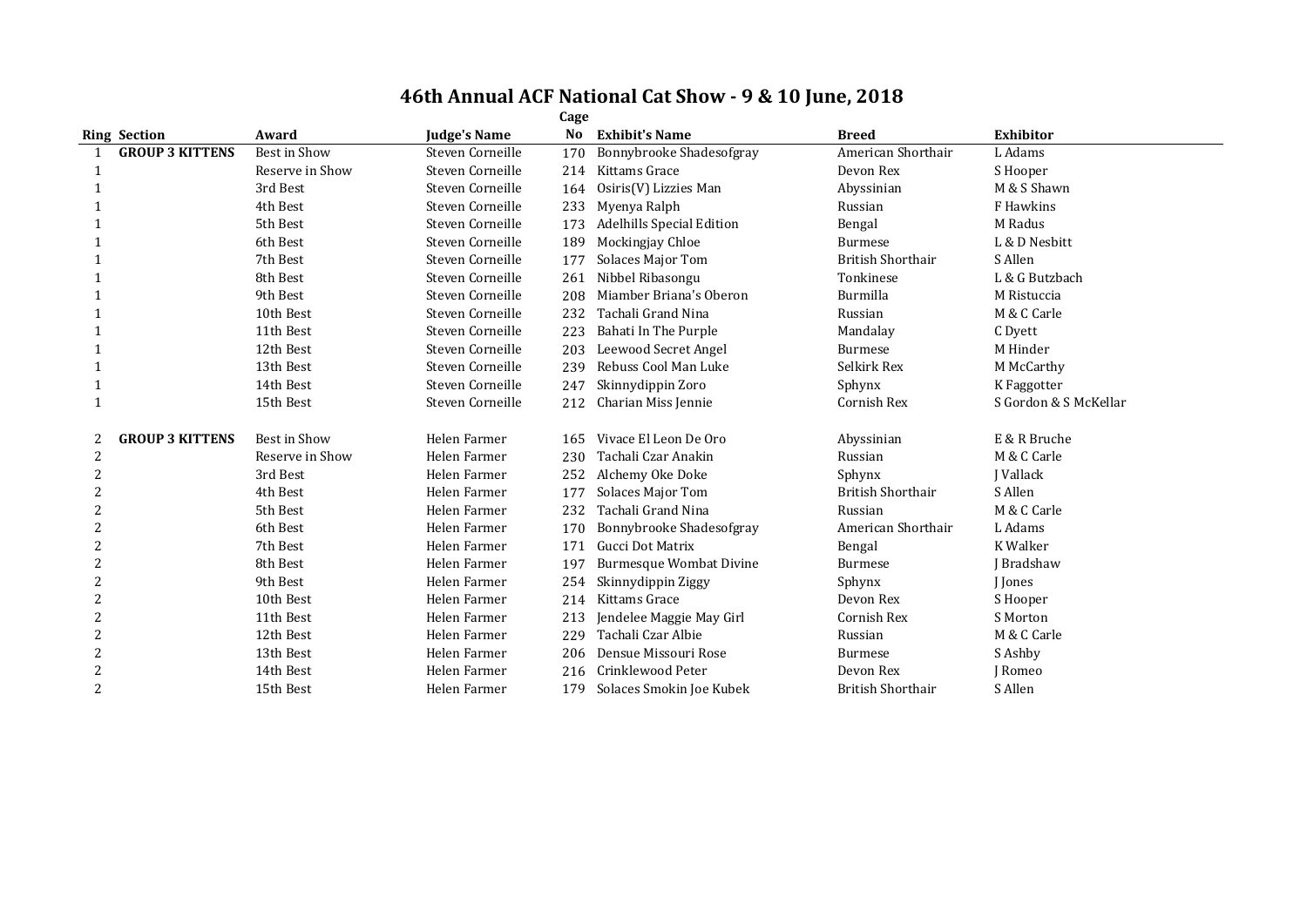|   |                        |                 |                     | Cage |                              |                          |                                   |
|---|------------------------|-----------------|---------------------|------|------------------------------|--------------------------|-----------------------------------|
|   | <b>Ring Section</b>    | Award           | <b>Judge's Name</b> | No   | <b>Exhibit's Name</b>        | <b>Breed</b>             | <b>Exhibitor</b>                  |
| 3 | <b>GROUP 3 KITTENS</b> | Best in Show    | Debbie Hartwig      | 177  | <b>Solaces Major Tom</b>     | <b>British Shorthair</b> | S Allen                           |
| 3 |                        | Reserve in Show | Debbie Hartwig      | 224  | Rebuss Kayt Breck Faith      | Manx Stumpy              | R Kuss                            |
| 3 |                        | 3rd Best        | Debbie Hartwig      | 170  | Bonnybrooke Shadesofgray     | American Shorthair       | L Adams                           |
| 3 |                        | 4th Best        | Debbie Hartwig      | 195  | Densue Christoph Columbus    | <b>Burmese</b>           | S Ashby & K Seaman                |
| 3 |                        | 5th Best        | Debbie Hartwig      | 235  | Salvador Guillermo Del Toro  | Scottish Fold            | J Coles & J Dennington            |
| 3 |                        | 6th Best        | Debbie Hartwig      | 208  | Miamber Briana's Oberon      | Burmilla                 | M Ristuccia                       |
| 3 |                        | 7th Best        | Debbie Hartwig      | 212  | Charian Miss Jennie          | Cornish Rex              | S Gordon & S McKellar             |
| 3 |                        | 8th Best        | Debbie Hartwig      | 171  | Gucci Dot Matrix             | Bengal                   | K Walker                          |
| 3 |                        | 9th Best        | Debbie Hartwig      | 162  | Allerbeste Emily Bronte      | Abyssinian               | L Caldwell                        |
| 3 |                        | 10th Best       | Debbie Hartwig      | 245  | Decha Princess Kimiko Blu    | Sphynx                   | K Faggotter                       |
| 3 |                        | 11th Best       | Debbie Hartwig      | 230  | Tachali Czar Anakin          | Russian                  | M & C Carle                       |
| 3 |                        | 12th Best       | Debbie Hartwig      | 241  | Killara Shepherds Delight    | Selkirk Rex              | J Jordan & S Nelson               |
| 3 |                        | 13th Best       | Debbie Hartwig      | 219  | Kyapark Ranga Silver         | Devon Rex                | D Hall                            |
| 3 |                        | 14th Best       | Debbie Hartwig      | 232  | Tachali Grand Nina           | Russian                  | M & C Carle                       |
| 3 |                        | 15th Best       | Debbie Hartwig      | 260  | <b>Mockinjay Beatrice</b>    | Tonkinese                | L & D Nesbitt                     |
|   | <b>GROUP 3 KITTENS</b> | Best in Show    | Anna Wilczek        | 182  | Tsing Tu Sika                | <b>Burmese</b>           | Y Halfpenny                       |
| 4 |                        | Reserve in Show | Anna Wilczek        | 214  | Kittams Grace                | Devon Rex                | S Hooper                          |
| 4 |                        | 3rd Best        | Anna Wilczek        | 233  | Myenya Ralph                 | Russian                  | F Hawkins                         |
|   |                        | 4th Best        | Anna Wilczek        | 177  | Solaces Major Tom            | <b>British Shorthair</b> | S Allen                           |
|   |                        | 5th Best        | Anna Wilczek        | 200  | Leewood Like A Prayer        | <b>Burmese</b>           | N Brown                           |
|   |                        | 6th Best        | Anna Wilczek        | 260  | <b>Mockinjay Beatrice</b>    | Tonkinese                | L & D Nesbitt                     |
|   |                        | 7th Best        | Anna Wilczek        | 170  | Bonnybrooke Shadesofgray     | American Shorthair       | L Adams                           |
|   |                        | 8th Best        | Anna Wilczek        | 172  | Ashmiyah Dakoda Rose         | Bengal                   | I & K Harris                      |
|   |                        | 9th Best        | Anna Wilczek        | 243  | Rebuss Chillin Charlie       | Selkirk Rex Longhair     | C Olcorn                          |
| 4 |                        | 10th Best       | Anna Wilczek        | 208  | Miamber Briana's Oberon      | Burmilla                 | M Ristuccia                       |
|   |                        | 11th Best       | Anna Wilczek        | 180  | Carinya Buddy's Little Bella | <b>British Shorthair</b> | T Covino                          |
|   |                        | 12th Best       | Anna Wilczek        | 164  | Osiris(V) Lizzies Man        | Abyssinian               | M & S Shawn                       |
|   |                        | 13th Best       | Anna Wilczek        | 235  | Salvador Guillermo Del Toro  | Scottish Fold            | <b>I Coles &amp; I Dennington</b> |
|   |                        | 14th Best       | Anna Wilczek        | 262  | Nibbel Café Miel             | Tonkinese                | L & G Butzbach                    |
| 4 |                        | 15th Best       | Anna Wilczek        | 245  | Decha Princess Kimiko Blu    | Sphynx                   | K Faggotter                       |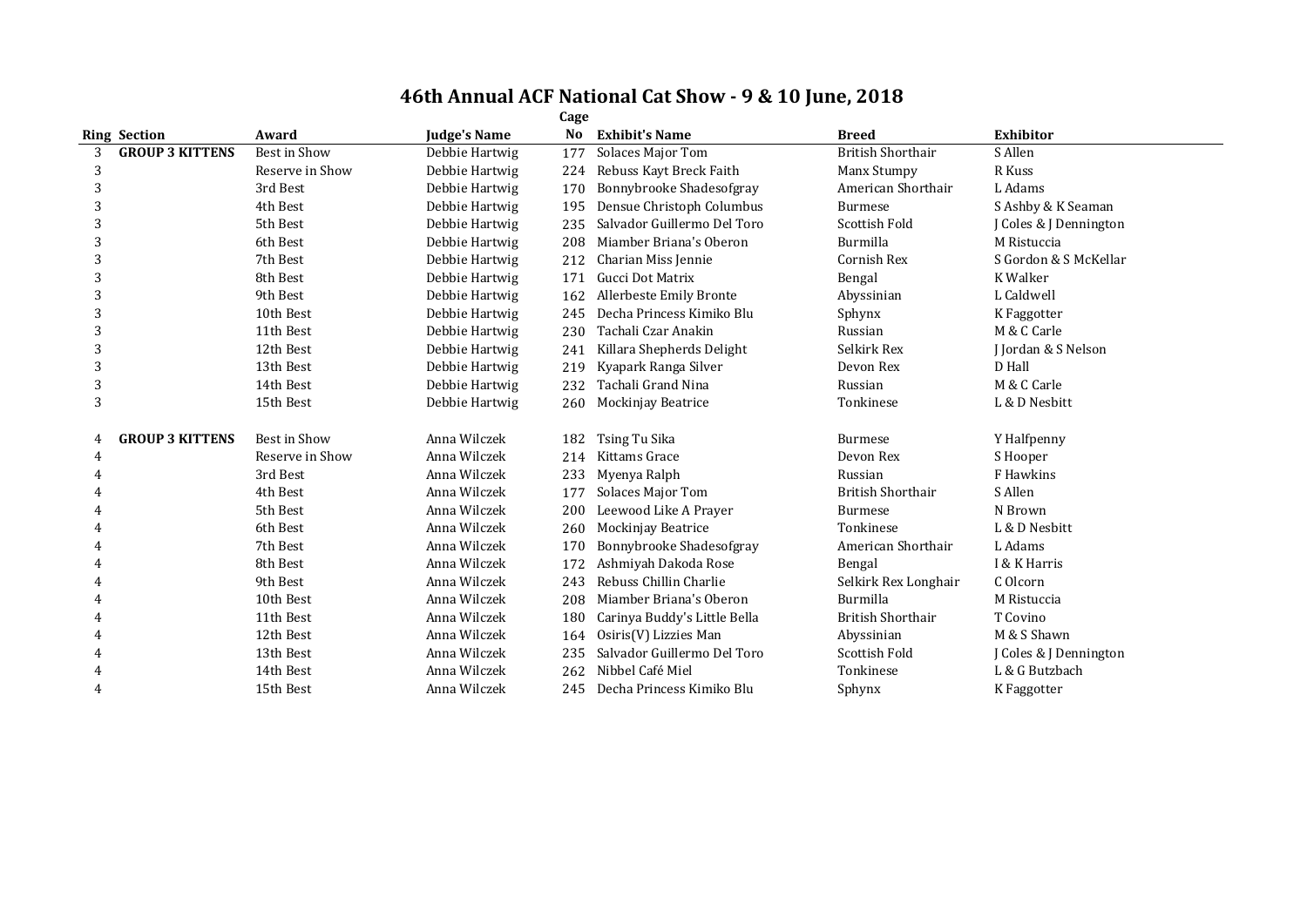|    |                        |                     |              | Cage |                                  |                          |                  |
|----|------------------------|---------------------|--------------|------|----------------------------------|--------------------------|------------------|
|    | <b>Ring Section</b>    | Award               | Judge's Name | No   | <b>Exhibit's Name</b>            | <b>Breed</b>             | <b>Exhibitor</b> |
| 5  | <b>GROUP 3 KITTENS</b> | Best in Show        | Liz Andresen | 182  | Tsing Tu Sika                    | <b>Burmese</b>           | Y Halfpenny      |
| 5  |                        | Reserve in Show     | Liz Andresen | 220  | Crinklewood Choc Magnum          | Devon Rex                | I Romeo          |
| 5  |                        | 3rd Best            | Liz Andresen | 198  | Leewood Liberty Belle            | <b>Burmese</b>           | M Hinder         |
| 5  |                        | 4th Best            | Liz Andresen | 214  | Kittams Grace                    | Devon Rex                | S Hooper         |
| .5 |                        | 5th Best            | Liz Andresen | 197  | <b>Burmesque Wombat Divine</b>   | <b>Burmese</b>           | J Bradshaw       |
|    |                        | 6th Best            | Liz Andresen | 230  | Tachali Czar Anakin              | Russian                  | M & C Carle      |
| 5  |                        | 7th Best            | Liz Andresen | 239  | Rebuss Cool Man Luke             | Selkirk Rex              | M McCarthy       |
| 5  |                        | 8th Best            | Liz Andresen | 164  | Osiris(V) Lizzies Man            | Abyssinian               | M & S Shawn      |
|    |                        | 9th Best            | Liz Andresen |      | 176 Cuddleton Baroness Lucille   | <b>British Shorthair</b> | P Lanigan        |
| 5  |                        | 10th Best           | Liz Andresen | 173  | <b>Adelhills Special Edition</b> | Bengal                   | M Radus          |
| 5  |                        | 11th Best           | Liz Andresen | 213  | Jendelee Maggie May Girl         | Cornish Rex              | S Morton         |
| 5  |                        | 12th Best           | Liz Andresen | 210  | Mesmereyes Mimosa Silken Touch   | Burmilla Longhair        | S Finn           |
| 5  |                        | 13th Best           | Liz Andresen | 254  | Skinnydippin Ziggy               | Sphynx                   | <b>I</b> Jones   |
| 5  |                        | 14th Best           | Liz Andresen | 226  | Zayenah Blueberry Dream          | Ocicat                   | A Herde          |
| 5  |                        | 15th Best           | Liz Andresen | 231  | Khorassan Katerina               | Russian                  | S Gemmell        |
| 6  | <b>GROUP 3 KITTENS</b> | <b>Best in Show</b> | Carole Galli | 182  | Tsing Tu Sika                    | <b>Burmese</b>           | Y Halfpenny      |
| 6  |                        | Reserve in Show     | Carole Galli | 213  | Jendelee Maggie May Girl         | Cornish Rex              | S Morton         |
| 6  |                        | 3rd Best            | Carole Galli | 216  | Crinklewood Peter                | Devon Rex                | J Romeo          |
| 6  |                        | 4th Best            | Carole Galli | 243  | Rebuss Chillin Charlie           | Selkirk Rex Longhair     | C Olcorn         |
| 6  |                        | 5th Best            | Carole Galli | 230  | Tachali Czar Anakin              | Russian                  | M & C Carle      |
| h  |                        | 6th Best            | Carole Galli | 200  | Leewood Like A Prayer            | <b>Burmese</b>           | N Brown          |
| 6  |                        | 7th Best            | Carole Galli | 219  | Kyapark Ranga Silver             | Devon Rex                | D Hall           |
| h  |                        | 8th Best            | Carole Galli | 162  | Allerbeste Emily Bronte          | Abyssinian               | L Caldwell       |
| 6  |                        | 9th Best            | Carole Galli | 208  | Miamber Briana's Oberon          | Burmilla                 | M Ristuccia      |
| h  |                        | 10th Best           | Carole Galli | 224  | Rebuss Kayt Breck Faith          | Manx Stumpy              | R Kuss           |
| 6  |                        | 11th Best           | Carole Galli | 245  | Decha Princess Kimiko Blu        | Sphynx                   | K Faggotter      |
| 6  |                        | 12th Best           | Carole Galli | 172  | Ashmiyah Dakoda Rose             | Bengal                   | I & K Harris     |
| h  |                        | 13th Best           | Carole Galli | 239  | Rebuss Cool Man Luke             | Selkirk Rex              | M McCarthy       |
| 6  |                        | 14th Best           | Carole Galli | 180  | Carinya Buddy's Little Bella     | <b>British Shorthair</b> | T Covino         |
| 6  |                        | 15th Best           | Carole Galli | 262  | Nibbel Café Miel                 | Tonkinese                | L & G Butzbach   |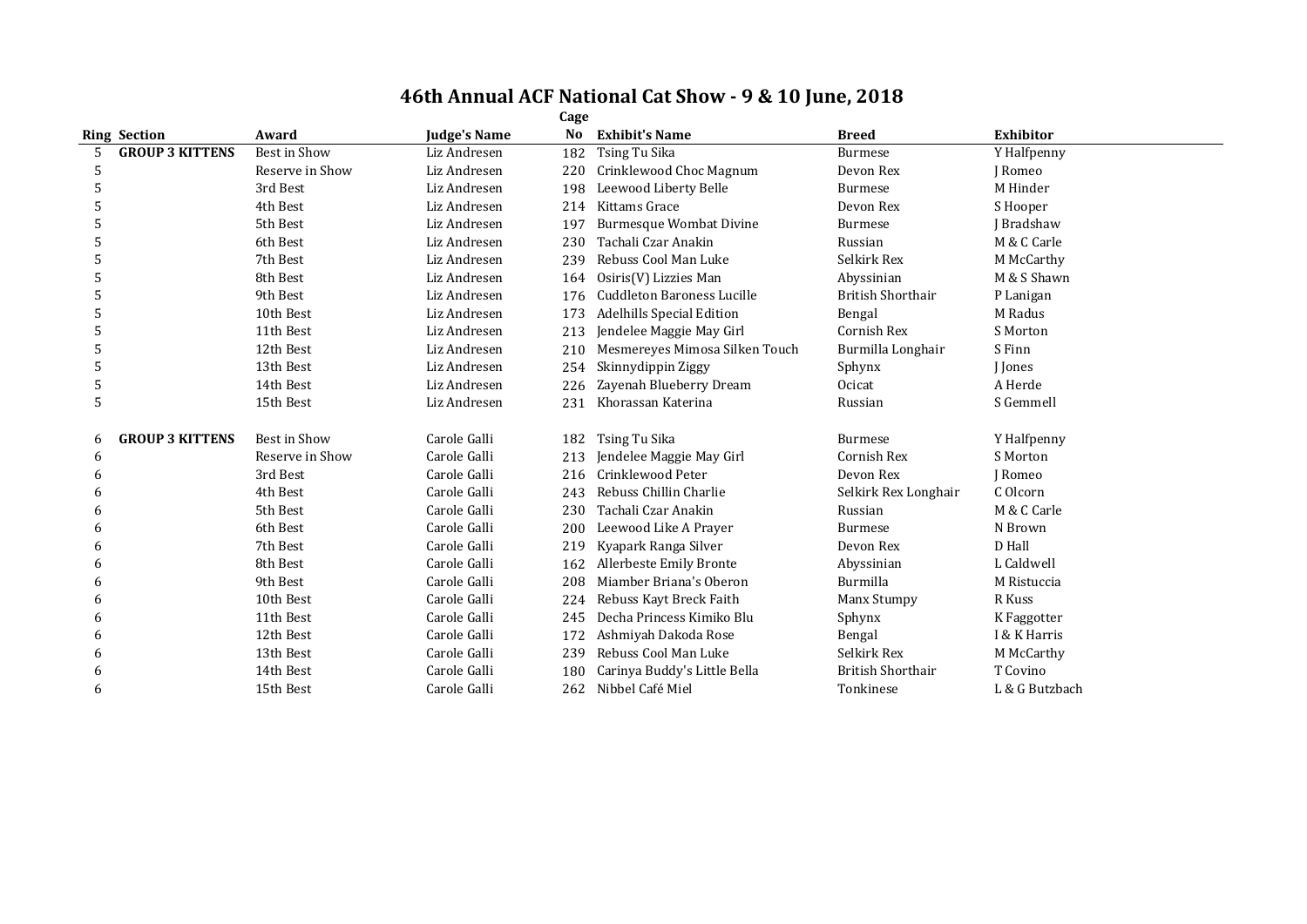|                | Cage                |                     |                     |     |                                 |                          |                                    |  |  |  |
|----------------|---------------------|---------------------|---------------------|-----|---------------------------------|--------------------------|------------------------------------|--|--|--|
|                | <b>Ring Section</b> | Award               | <b>Judge's Name</b> | No  | <b>Exhibit's Name</b>           | <b>Breed</b>             | Exhibitor                          |  |  |  |
|                | <b>GROUP 3</b>      | <b>Best in Show</b> | Anna Wilczek        | 284 | Brookside Willows Gem           | <b>Burmese</b>           | D Dolman & C Plessniq              |  |  |  |
|                | <b>ENTIRE CATS</b>  | Reserve in Show     | Anna Wilczek        | 290 | Densue Calamity Jane            | <b>Burmese</b>           | S & D Ashby                        |  |  |  |
| 1              |                     | 3rd Best            | Anna Wilczek        | 314 | Manis Just Pure Sass            | Sphynx                   | S Henriksen & R McGregor           |  |  |  |
|                |                     | 4th Best            | Anna Wilczek        | 277 | Ambritt Here Comes Ralphie      | <b>British Shorthair</b> | P Lanigan                          |  |  |  |
|                |                     | 5th Best            | Anna Wilczek        | 267 | <b>Eyecandy Busta Rhymes</b>    | American Shorthair       | L Adams                            |  |  |  |
|                |                     | 6th Best            | Anna Wilczek        | 270 | Shaloma Bear Mischief           | Bengal                   | S Skuhr                            |  |  |  |
|                |                     | 7th Best            | Anna Wilczek        | 273 | <b>Adelhills Snow Games</b>     | Bengal                   | M Radus                            |  |  |  |
|                |                     | 8th Best            | Anna Wilczek        | 301 | Bahati Keira Knightley          | Mandalay                 | C Dyett                            |  |  |  |
|                |                     | 9th Best            | Anna Wilczek        | 265 | Osiris(V) Eye Candy             | Abyssinian               | M & S Shawn                        |  |  |  |
|                |                     | 10th Best           | Anna Wilczek        | 292 | Cherjon Shogun                  | Burmilla                 | M Ristuccia                        |  |  |  |
|                |                     | 11th Best           | Anna Wilczek        | 302 | Chezami Azazel                  | Ocicat                   | A Herde                            |  |  |  |
| 1              |                     | 12th Best           | Anna Wilczek        | 304 | Tachali Sun Poppy               | Russian                  | M & C Carle                        |  |  |  |
|                |                     | 13th Best           | Anna Wilczek        | 308 | Rebuss Inigo Barbera            | Selkirk Rex              | R Kuss                             |  |  |  |
| 1              |                     | 14th Best           | Anna Wilczek        | 286 | <b>Burmesque Now Is Awesome</b> | <b>Burmese</b>           | A Johnston & C McHugh              |  |  |  |
| 1              |                     | 15th Best           | Anna Wilczek        | 268 | Eyecandy Miss USA               | American Shorthair       | L Adams                            |  |  |  |
| 2              | <b>GROUP 3</b>      | <b>Best in Show</b> | Liz Andresen        | 298 | Crinklewood Honey Bear          | Devon Rex                | I Romeo                            |  |  |  |
|                | <b>ENTIRE CATS</b>  | Reserve in Show     | Liz Andresen        | 301 | Bahati Keira Knightley          | Mandalay                 | C Dyett                            |  |  |  |
|                |                     | 3rd Best            | Liz Andresen        | 277 | Ambritt Here Comes Ralphie      | <b>British Shorthair</b> | P Lanigan                          |  |  |  |
|                |                     | 4th Best            | Liz Andresen        | 307 | Amaranth Resheda                | <b>Scottish Fold</b>     | J Coles, J Dennington, J Gablonski |  |  |  |
|                |                     | 5th Best            | Liz Andresen        | 290 | Densue Calamity Jane            | <b>Burmese</b>           | S & D Ashby                        |  |  |  |
|                |                     | 6th Best            | Liz Andresen        | 265 | Osiris(V) Eye Candy             | Abyssinian               | M & S Shawn                        |  |  |  |
|                |                     | 7th Best            | Liz Andresen        | 295 | Awayfarr Forget Me Knot         | Cornish Rex              | S Morton                           |  |  |  |
|                |                     | 8th Best            | Liz Andresen        | 292 | Cherjon Shogun                  | Burmilla                 | M Ristuccia                        |  |  |  |
|                |                     | 9th Best            | Liz Andresen        | 296 | Rebuss Hope Rosaleen            | Cymric                   | R Kuss                             |  |  |  |
| 2              |                     | 10th Best           | Liz Andresen        | 304 | Tachali Sun Poppy               | Russian                  | M & C Carle                        |  |  |  |
|                |                     | 11th Best           | Liz Andresen        | 309 | Vivace One Vision               | Somali                   | E & R Bruche                       |  |  |  |
| 2              |                     | 12th Best           | Liz Andresen        | 268 | <b>Eyecandy Miss USA</b>        | American Shorthair       | L Adams                            |  |  |  |
| 2              |                     | 13th Best           | Liz Andresen        | 302 | Chezami Azazel                  | Ocicat                   | A Herde                            |  |  |  |
|                |                     | 14th Best           | Liz Andresen        | 308 | Rebuss Inigo Barbera            | Selkirk Rex              | R Kuss                             |  |  |  |
| $\overline{2}$ |                     | 15th Best           | Liz Andresen        | 317 | Manis Just Pure Wicked          | Sphynx                   | S Henriksen & R McGregor           |  |  |  |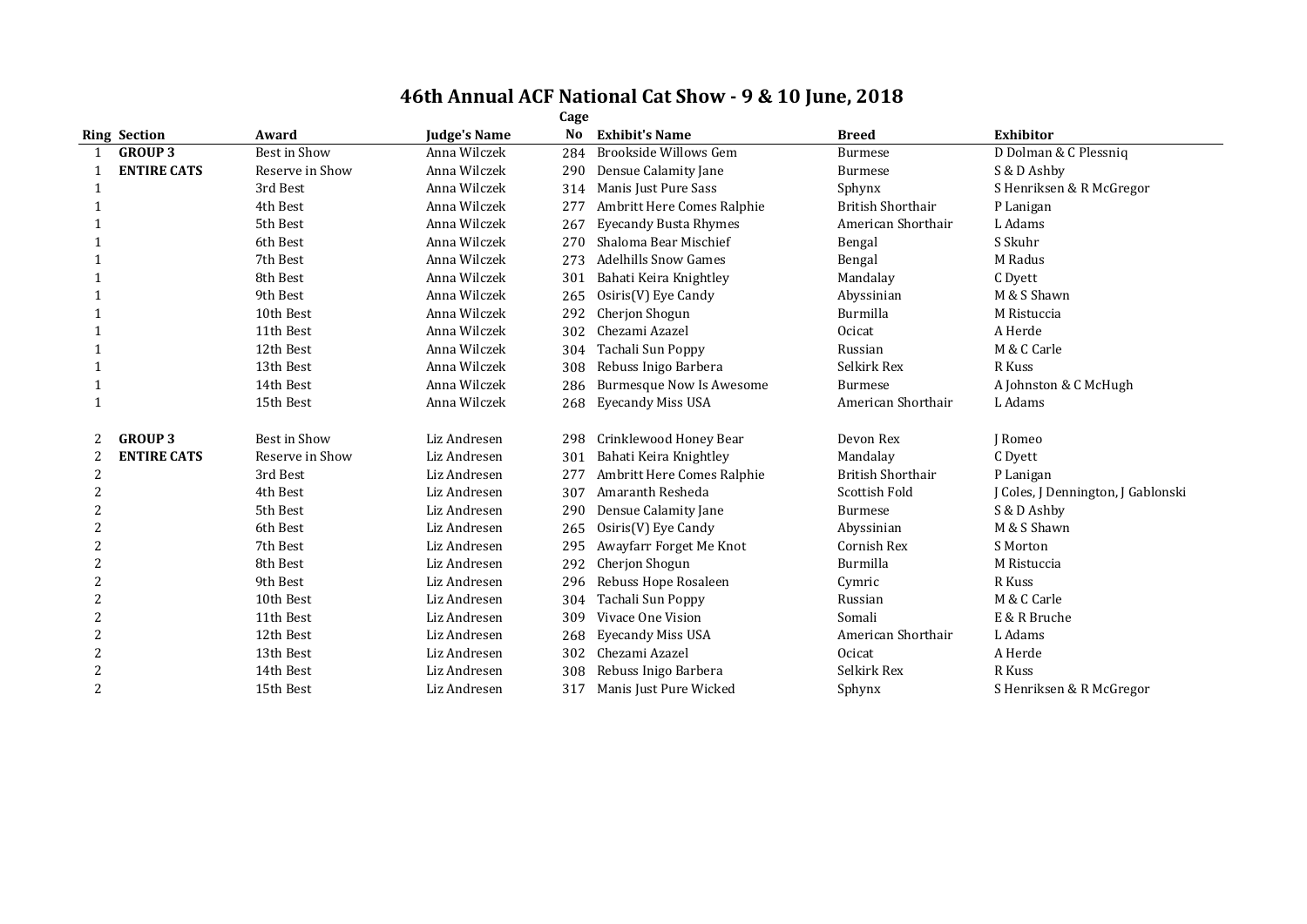| <b>Ring Section</b>     | Award               | <b>Judge's Name</b> | No  | <b>Exhibit's Name</b>          | <b>Breed</b>             | <b>Exhibitor</b>                   |
|-------------------------|---------------------|---------------------|-----|--------------------------------|--------------------------|------------------------------------|
| <b>GROUP 3</b><br>3     | Best in Show        | Carole Galli        | 267 | <b>Eyecandy Busta Rhymes</b>   | American Shorthair       | L Adams                            |
| <b>ENTIRE CATS</b><br>3 | Reserve in Show     | Carole Galli        | 304 | Tachali Sun Poppy              | Russian                  | M & C Carle                        |
| 3                       | 3rd Best            | Carole Galli        | 292 | Cherjon Shogun                 | Burmilla                 | M Ristuccia                        |
| 3                       | 4th Best            | Carole Galli        | 295 | Awayfarr Forget Me Knot        | Cornish Rex              | S Morton                           |
| 3                       | 5th Best            | Carole Galli        | 301 | Bahati Keira Knightley         | Mandalay                 | C Dyett                            |
| 3                       | 6th Best            | Carole Galli        | 308 | Rebuss Inigo Barbera           | Selkirk Rex              | R Kuss                             |
| 3                       | 7th Best            | Carole Galli        | 277 | Ambritt Here Comes Ralphie     | <b>British Shorthair</b> | P Lanigan                          |
| 3                       | 8th Best            | Carole Galli        | 298 | Crinklewood Honey Bear         | Devon Rex                | J Romeo                            |
| 3                       | 9th Best            | Carole Galli        | 307 | Amaranth Resheda               | Scottish Fold            | J Coles, J Dennington, J Gablonski |
| 3                       | 10th Best           | Carole Galli        | 263 | Osiris(V) Joy's Legend         | Abyssinian               | L Caldwell                         |
| 3                       | 11th Best           | Carole Galli        | 310 | Vivace Beethoven               | Somali                   | E & R Bruche                       |
| 3                       | 12th Best           | Carole Galli        | 281 | <b>Brookside The Class Act</b> | <b>Burmese</b>           | D Dolman & C Plessniq              |
| 3                       | 13th Best           | Carole Galli        | 273 | <b>Adelhills Snow Games</b>    | Bengal                   | M Radus                            |
| 3                       | 14th Best           | Carole Galli        | 314 | Manis Just Pure Sass           | Sphynx                   | S Henriksen & R McGregor           |
| 3                       | 15th Best           | Carole Galli        | 287 | Brookside Crem De La Crem      | <b>Burmese</b>           | D Dolman & C Plessniq              |
| <b>GROUP 3</b>          | <b>Best in Show</b> | Steven Corneille    | 267 | <b>Eyecandy Busta Rhymes</b>   | American Shorthair       | L Adams                            |
| <b>ENTIRE CATS</b>      | Reserve in Show     | Steven Corneille    | 304 | Tachali Sun Poppy              | Russian                  | M & C Carle                        |
|                         | 3rd Best            | Steven Corneille    | 265 | Osiris(V) Eye Candy            | Abyssinian               | M & S Shawn                        |
|                         | 4th Best            | Steven Corneille    | 298 | Crinklewood Honey Bear         | Devon Rex                | <b>I</b> Romeo                     |
|                         | 5th Best            | Steven Corneille    | 311 | Vivace Blue Danube             | Somali                   | E & R Bruche                       |
|                         | 6th Best            | Steven Corneille    | 273 | <b>Adelhills Snow Games</b>    | Bengal                   | M Radus                            |
| 4                       | 7th Best            | Steven Corneille    | 314 | Manis Just Pure Sass           | Sphynx                   | S Henriksen & R McGregor           |
|                         | 8th Best            | Steven Corneille    | 292 | Cherjon Shogun                 | Burmilla                 | M Ristuccia                        |
|                         | 9th Best            | Steven Corneille    | 295 | Awayfarr Forget Me Knot        | Cornish Rex              | S Morton                           |
|                         | 10th Best           | Steven Corneille    | 277 | Ambritt Here Comes Ralphie     | <b>British Shorthair</b> | P Lanigan                          |
|                         | 11th Best           | Steven Corneille    | 302 | Chezami Azazel                 | Ocicat                   | A Herde                            |
|                         | 12th Best           | Steven Corneille    | 274 | Adelhills Alaskan Atka         | Bengal                   | M Radus                            |
|                         | 13th Best           | Steven Corneille    | 307 | Amaranth Resheda               | Scottish Fold            | J Coles, J Dennington, J Gablonski |
|                         | 14th Best           | Steven Corneille    | 268 | <b>Eyecandy Miss USA</b>       | American Shorthair       | L Adams                            |
| 4                       | 15th Best           | Steven Corneille    |     | 282 Burmesque Lady Muck        | Burmese                  | N Brown                            |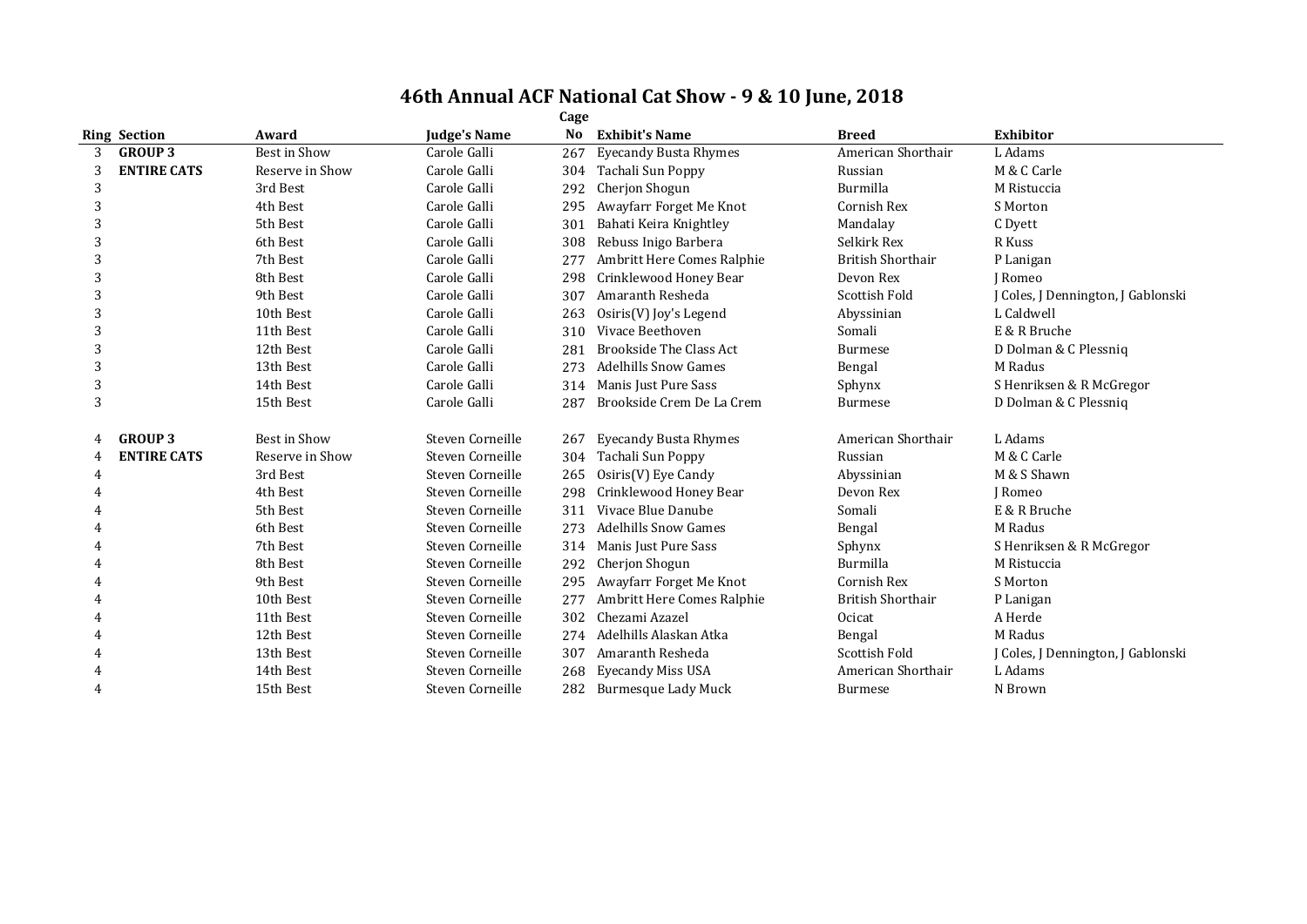|   |                     |                     |                 | Cage |                                 |                          |                                    |
|---|---------------------|---------------------|-----------------|------|---------------------------------|--------------------------|------------------------------------|
|   | <b>Ring Section</b> | Award               | Judge's Name    | No   | <b>Exhibit's Name</b>           | <b>Breed</b>             | <b>Exhibitor</b>                   |
|   | <b>GROUP 3</b>      | <b>Best in Show</b> | Helen Farmer    | 277  | Ambritt Here Comes Ralphie      | <b>British Shorthair</b> | P Lanigan                          |
|   | <b>ENTIRE CATS</b>  | Reserve in Show     | Helen Farmer    | 301  | Bahati Keira Knightley          | Mandalay                 | C Dyett                            |
| 5 |                     | 3rd Best            | Helen Farmer    | 267  | <b>Eyecandy Busta Rhymes</b>    | American Shorthair       | L Adams                            |
| 5 |                     | 4th Best            | Helen Farmer    | 295  | Awayfarr Forget Me Knot         | Cornish Rex              | S Morton                           |
| 5 |                     | 5th Best            | Helen Farmer    | 270  | Shaloma Bear Mischief           | Bengal                   | S Skuhr                            |
|   |                     | 6th Best            | Helen Farmer    | 286  | <b>Burmesque Now Is Awesome</b> | Burmese                  | A Johnston & C McHugh              |
|   |                     | 7th Best            | Helen Farmer    | 265  | Osiris(V) Eye Candy             | Abyssinian               | M & S Shawn                        |
|   |                     | 8th Best            | Helen Farmer    | 274  | Adelhills Alaskan Atka          | Bengal                   | M Radus                            |
|   |                     | 9th Best            | Helen Farmer    | 287  | Brookside Crem De La Crem       | <b>Burmese</b>           | D Dolman & C Plessniq              |
|   |                     | 10th Best           | Helen Farmer    | 306  | Kimara Metallica Blu Kaschima   | Russian                  | C Grimes                           |
| 5 |                     | 11th Best           | Helen Farmer    | 314  | Manis Just Pure Sass            | Sphynx                   | S Henriksen & R McGregor           |
|   |                     | 12th Best           | Helen Farmer    | 310  | Vivace Beethoven                | Somali                   | E & R Bruche                       |
|   |                     | 13th Best           | Helen Farmer    | 308  | Rebuss Inigo Barbera            | Selkirk Rex              | R Kuss                             |
| 5 |                     | 14th Best           | Helen Farmer    | 296  | Rebuss Hope Rosaleen            | Cymric                   | R Kuss                             |
| 5 |                     | 15th Best           | Helen Farmer    | 312  | Decha Lord Mighty Ezekiel       | Sphynx                   | D Myers                            |
| 6 | <b>GROUP 3</b>      | Best in Show        | Lesley Freemann | 277  | Ambritt Here Comes Ralphie      | <b>British Shorthair</b> | P Lanigan                          |
| 6 | <b>ENTIRE CATS</b>  | Reserve in Show     | Lesley Freemann | 263  | Osiris(V) Joy's Legend          | Abyssinian               | L Caldwell                         |
| 6 |                     | 3rd Best            | Lesley Freemann | 305  | Tachali Regal Athena            | Russian                  | M & C Carle                        |
| 6 |                     | 4th Best            | Lesley Freemann | 284  | Brookside Willows Gem           | <b>Burmese</b>           | D Dolman & C Plessniq              |
| 6 |                     | 5th Best            | Lesley Freemann | 270  | Shaloma Bear Mischief           | Bengal                   | S Skuhr                            |
| 6 |                     | 6th Best            | Lesley Freemann | 311  | Vivace Blue Danube              | Somali                   | E & R Bruche                       |
| 6 |                     | 7th Best            | Lesley Freemann | 308  | Rebuss Inigo Barbera            | Selkirk Rex              | R Kuss                             |
|   |                     | 8th Best            | Lesley Freemann | 307  | Amaranth Resheda                | Scottish Fold            | J Coles, J Dennington, J Gablonski |
| h |                     | 9th Best            | Lesley Freemann | 302  | Chezami Azazel                  | Ocicat                   | A Herde                            |
| h |                     | 10th Best           | Lesley Freemann | 290  | Densue Calamity Jane            | <b>Burmese</b>           | S & D Ashby                        |
|   |                     | 11th Best           | Lesley Freemann | 310  | Vivace Beethoven                | Somali                   | E & R Bruche                       |
| 6 |                     | 12th Best           | Lesley Freemann | 317  | Manis Just Pure Wicked          | Sphynx                   | S Henriksen & R McGregor           |
| h |                     | 13th Best           | Lesley Freemann | 268  | <b>Eyecandy Miss USA</b>        | American Shorthair       | L Adams                            |
| 6 |                     | 14th Best           | Lesley Freemann | 282  | <b>Burmesque Lady Muck</b>      | <b>Burmese</b>           | N Brown                            |
| 6 |                     | 15th Best           | Lesley Freemann | 313  | Purrphynx Azia Blu              | Sphynx                   | D Myers                            |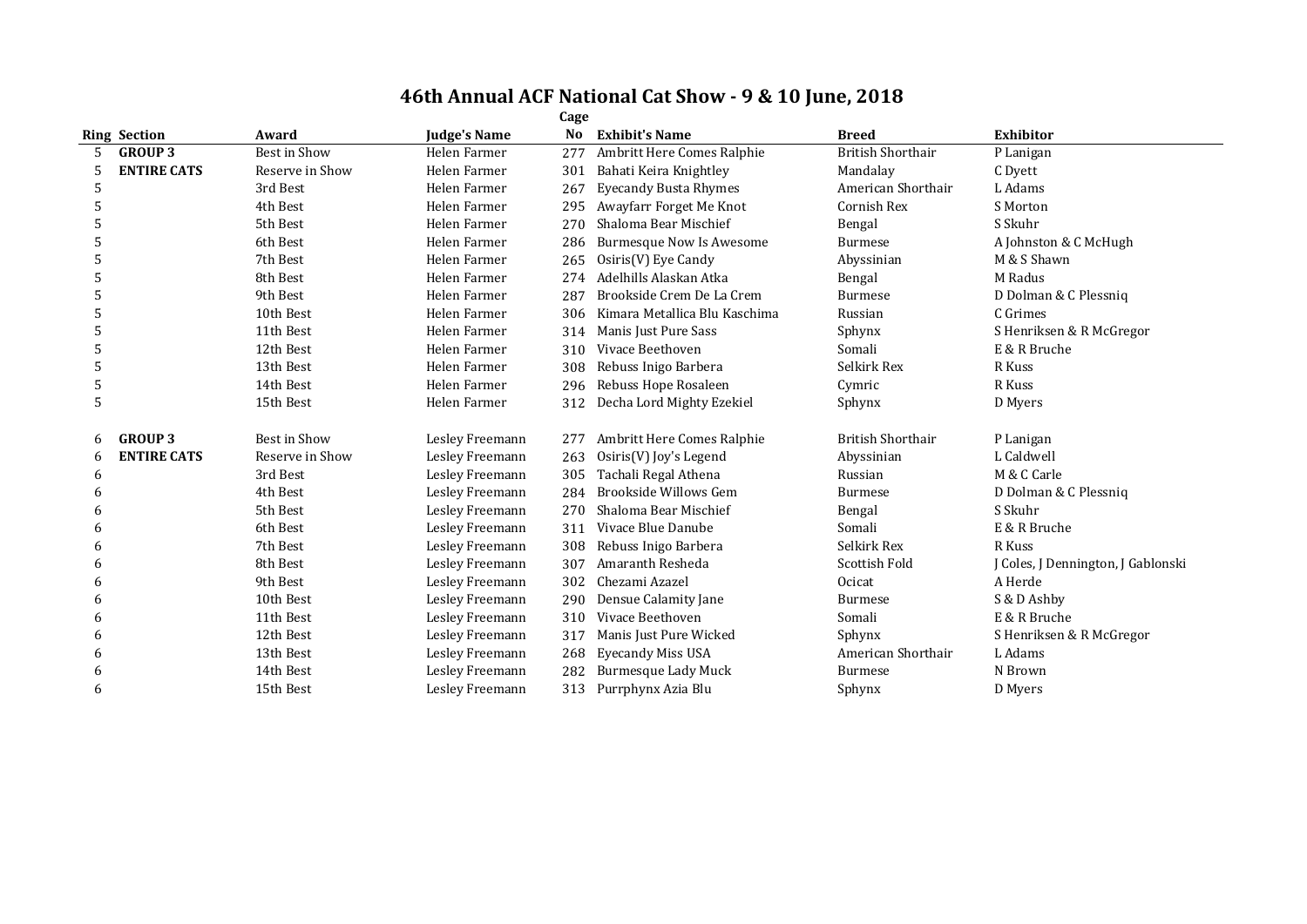|   | Cage                |                     |                     |     |                               |                          |                          |  |  |  |  |
|---|---------------------|---------------------|---------------------|-----|-------------------------------|--------------------------|--------------------------|--|--|--|--|
|   | <b>Ring Section</b> | Award               | <b>Judge's Name</b> | No  | <b>Exhibit's Name</b>         | <b>Breed</b>             | <b>Exhibitor</b>         |  |  |  |  |
|   | <b>GROUP 3</b>      | <b>Best in Show</b> | Anne Skilling       | 333 | Charian Miss Matilda          | Cornish Rex              | S Gordon & S McKellar    |  |  |  |  |
|   | <b>DESEXED CATS</b> | Reserve in Show     | Anne Skilling       | 332 | Kittykatz Calamity Jane       | <b>Burmese</b>           | N & L Savage             |  |  |  |  |
|   |                     | 3rd Best            | Anne Skilling       | 340 | Myenya Bella Kimarichna       | Russian                  | F Hawkins                |  |  |  |  |
|   |                     | 4th Best            | Anne Skilling       | 343 | Rebuss Whiskey Lullaby        | Selkirk Rex              | A Ongley                 |  |  |  |  |
|   |                     | 5th Best            | Anne Skilling       | 336 | Furrefae Purple Rain          | Devon Rex                | I Piasente               |  |  |  |  |
|   |                     | 6th Best            | Anne Skilling       | 338 | Myenya Rasputin Kimarich      | Russian                  | I Jordan & S Nelson      |  |  |  |  |
|   |                     | 7th Best            | Anne Skilling       | 330 | <b>Burmesque Zorro</b>        | <b>Burmese</b>           | A Johnston & C McHugh    |  |  |  |  |
|   |                     | 8th Best            | Anne Skilling       | 320 | Vivace King Amonasro          | Somali                   | E & R Bruche             |  |  |  |  |
|   |                     | 9th Best            | Anne Skilling       | 329 | Charlbury Versace             | <b>Burmese</b>           | K Xenides                |  |  |  |  |
|   |                     | 10th Best           | Anne Skilling       | 323 | Jabring Walter White          | Bengal                   | L Rhyne                  |  |  |  |  |
|   |                     | 11th Best           | Anne Skilling       | 337 | Jasmarez Chocolate Dream      | Ocicat                   | L Rhyne                  |  |  |  |  |
|   |                     | 12th Best           | Anne Skilling       | 334 | Crinklewood Invictus Me       | Devon Rex                | A Hawkes                 |  |  |  |  |
|   |                     | 13th Best           | Anne Skilling       | 347 | Vivace Amali                  | Somali                   | L Rhyne & N Kennett      |  |  |  |  |
|   |                     | 14th Best           | Anne Skilling       | 350 | Decha Countess Feliz          | Sphynx                   | D Myers                  |  |  |  |  |
|   |                     | 15th Best           | Anne Skilling       | 327 | <b>Cromwell Merlin</b>        | <b>British Shorthair</b> | T Covino & V Sciacca     |  |  |  |  |
| 2 | <b>GROUP 3</b>      | <b>Best in Show</b> | Theresa Johnson     | 331 | Kittykatz Pennies From Heaven | <b>Burmese</b>           | Y Halfpenny              |  |  |  |  |
| 2 | <b>DESEXED CATS</b> | Reserve in Show     | Theresa Johnson     | 338 | Myenya Rasputin Kimarich      | Russian                  | J Jordan & S Nelson      |  |  |  |  |
| 2 |                     | 3rd Best            | Theresa Johnson     | 320 | Vivace King Amonasro          | Somali                   | E & R Bruche             |  |  |  |  |
| 2 |                     | 4th Best            | Theresa Johnson     | 344 | Rebuss Sir Walter Thomas      | Selkirk Rex              | I Iordan                 |  |  |  |  |
| 2 |                     | 5th Best            | Theresa Johnson     | 327 | <b>Cromwell Merlin</b>        | <b>British Shorthair</b> | T Covino & V Sciacca     |  |  |  |  |
| 2 |                     | 6th Best            | Theresa Johnson     | 337 | Jasmarez Chocolate Dream      | Ocicat                   | L Rhyne                  |  |  |  |  |
|   |                     | 7th Best            | Theresa Johnson     | 323 | Jabring Walter White          | Bengal                   | L Rhyne                  |  |  |  |  |
| 2 |                     | 8th Best            | Theresa Johnson     | 340 | Myenya Bella Kimarichna       | Russian                  | F Hawkins                |  |  |  |  |
| 2 |                     | 9th Best            | Theresa Johnson     | 321 | Vivace The Boy From Oz        | Abyssinian               | E & R Bruche             |  |  |  |  |
| 2 |                     | 10th Best           | Theresa Johnson     | 352 | Decha Lord Almighty Oodat     | Sphynx                   | E Tonkin                 |  |  |  |  |
|   |                     | 11th Best           | Theresa Johnson     | 347 | Vivace Amali                  | Somali                   | L Rhyne & N Kennett      |  |  |  |  |
| 2 |                     | 12th Best           | Theresa Johnson     | 345 | Rebuss Lord Longwayaway       | Selkirk Rex              | A Ongley                 |  |  |  |  |
| 2 |                     | 13th Best           | Theresa Johnson     | 346 | Rebuss Love Me Do             | Selkirk Rex Longhair     | A Ongley                 |  |  |  |  |
|   |                     | 14th Best           | Theresa Johnson     | 326 | <b>Adabel Orion</b>           | Bengal                   | R Grunwald & L Westbrook |  |  |  |  |
| 2 |                     | 15th Best           | Theresa Johnson     |     | 335 Furrefae Miss Poppy Mae   | Devon Rex                | Lawrence                 |  |  |  |  |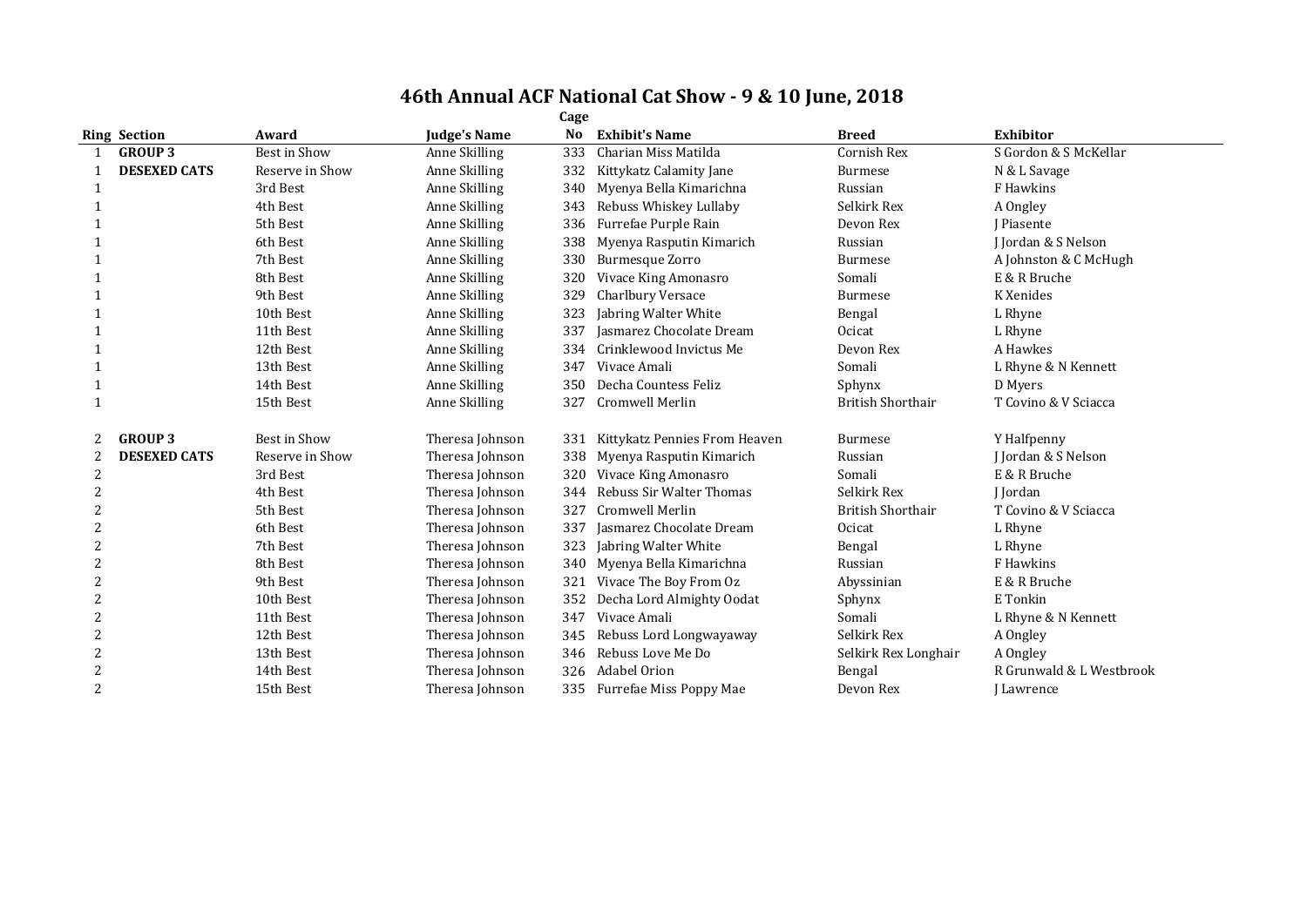|   | <b>Ring Section</b> | Award           | <b>Judge's Name</b> | No  | <b>Exhibit's Name</b>         | <b>Breed</b>             | <b>Exhibitor</b>         |
|---|---------------------|-----------------|---------------------|-----|-------------------------------|--------------------------|--------------------------|
| 3 | <b>GROUP 3</b>      | Best in Show    | Lesley Freemann     | 323 | Jabring Walter White          | Bengal                   | L Rhyne                  |
| 3 | <b>DESEXED CATS</b> | Reserve in Show | Lesley Freemann     | 331 | Kittykatz Pennies From Heaven | <b>Burmese</b>           | Y Halfpenny              |
| 3 |                     | 3rd Best        | Lesley Freemann     | 340 | Myenya Bella Kimarichna       | Russian                  | F Hawkins                |
| 3 |                     | 4th Best        | Lesley Freemann     | 322 | Remporter Enchanted           | American Curl            | C Gray                   |
|   |                     | 5th Best        | Lesley Freemann     | 332 | Kittykatz Calamity Jane       | <b>Burmese</b>           | N & L Savage             |
|   |                     | 6th Best        | Lesley Freemann     | 320 | Vivace King Amonasro          | Somali                   | E & R Bruche             |
| 3 |                     | 7th Best        | Lesley Freemann     | 325 | <b>Adelhills Novas Rusty</b>  | Bengal                   | S & R Morris             |
|   |                     | 8th Best        | Lesley Freemann     | 328 | Kalame Vale Argentum          | <b>British Shorthair</b> | J Russack                |
| 3 |                     | 9th Best        | Lesley Freemann     | 343 | Rebuss Whiskey Lullaby        | Selkirk Rex              | A Ongley                 |
| 3 |                     | 10th Best       | Lesley Freemann     | 335 | Furrefae Miss Poppy Mae       | Devon Rex                | J Lawrence               |
| 3 |                     | 11th Best       | Lesley Freemann     | 336 | Furrefae Purple Rain          | Devon Rex                | <b>I</b> Piasente        |
|   |                     | 12th Best       | Lesley Freemann     | 351 | Decha Lady Bonnie Biscut      | Sphynx                   | D Myers                  |
| 3 |                     | 13th Best       | Lesley Freemann     | 347 | Vivace Amali                  | Somali                   | L Rhyne & N Kennett      |
| 3 |                     | 14th Best       | Lesley Freemann     | 326 | <b>Adabel Orion</b>           | Bengal                   | R Grunwald & L Westbrook |
| 3 |                     | 15th Best       | Lesley Freemann     | 329 | <b>Charlbury Versace</b>      | <b>Burmese</b>           | K Xenides                |
|   | <b>GROUP 3</b>      | Best in Show    | Steven Corneille    | 332 | Kittykatz Calamity Jane       | <b>Burmese</b>           | N & L Savage             |
|   | <b>DESEXED CATS</b> | Reserve in Show | Steven Corneille    | 338 | Myenya Rasputin Kimarich      | Russian                  | J Jordan & S Nelson      |
| 4 |                     | 3rd Best        | Steven Corneille    | 349 | Vivace La Tigresa De Oro      | Somali                   | M Steed                  |
|   |                     | 4th Best        | Steven Corneille    | 325 | <b>Adelhills Novas Rusty</b>  | Bengal                   | S & R Morris             |
|   |                     | 5th Best        | Steven Corneille    | 335 | Furrefae Miss Poppy Mae       | Devon Rex                | Lawrence                 |
|   |                     | 6th Best        | Steven Corneille    | 321 | Vivace The Boy From Oz        | Abyssinian               | E & R Bruche             |
|   |                     | 7th Best        | Steven Corneille    | 352 | Decha Lord Almighty Oodat     | Sphynx                   | E Tonkin                 |
|   |                     | 8th Best        | Steven Corneille    | 333 | Charian Miss Matilda          | Cornish Rex              | S Gordon & S McKellar    |
|   |                     | 9th Best        | Steven Corneille    | 345 | Rebuss Lord Longwayaway       | Selkirk Rex              | A Ongley                 |
|   |                     | 10th Best       | Steven Corneille    | 331 | Kittykatz Pennies From Heaven | <b>Burmese</b>           | Y Halfpenny              |
|   |                     | 11th Best       | Steven Corneille    | 324 | <b>Adelhills Novas Rory</b>   | Bengal                   | S Morris & K Clayton     |
|   |                     | 12th Best       | Steven Corneille    | 334 | Crinklewood Invictus Me       | Devon Rex                | A Hawkes                 |
|   |                     | 13th Best       | Steven Corneille    | 322 | Remporter Enchanted           | American Curl            | C Gray                   |
|   |                     | 14th Best       | Steven Corneille    | 327 | Cromwell Merlin               | <b>British Shorthair</b> | T Covino & V Sciacca     |
| 4 |                     | 15th Best       | Steven Corneille    | 337 | Jasmarez Chocolate Dream      | Ocicat                   | L Rhyne                  |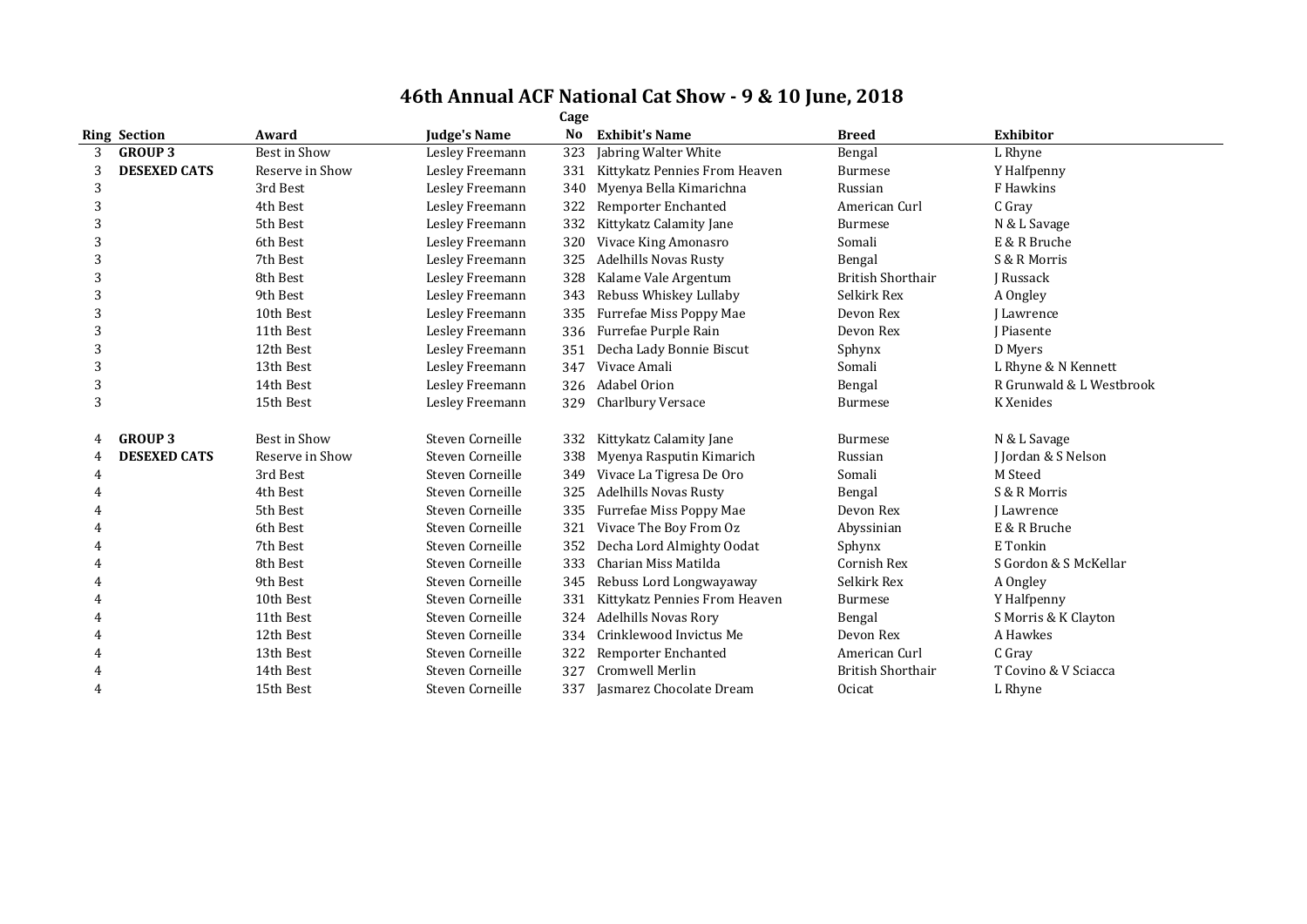|   |                     |                 |                     | Cage |                               |                          |                       |
|---|---------------------|-----------------|---------------------|------|-------------------------------|--------------------------|-----------------------|
|   | <b>Ring Section</b> | Award           | <b>Judge's Name</b> | No   | <b>Exhibit's Name</b>         | <b>Breed</b>             | <b>Exhibitor</b>      |
|   | <b>GROUP 3</b>      | Best in Show    | Chris Lowe          | 345  | Rebuss Lord Longwayaway       | Selkirk Rex              | A Ongley              |
| 5 | <b>DESEXED CATS</b> | Reserve in Show | Chris Lowe          | 327  | Cromwell Merlin               | <b>British Shorthair</b> | T Covino & V Sciacca  |
| 5 |                     | 3rd Best        | Chris Lowe          | 330  | <b>Burmesque Zorro</b>        | <b>Burmese</b>           | A Johnston & C McHugh |
| 5 |                     | 4th Best        | Chris Lowe          | 340  | Myenya Bella Kimarichna       | Russian                  | F Hawkins             |
|   |                     | 5th Best        | Chris Lowe          | 343  | Rebuss Whiskey Lullaby        | Selkirk Rex              | A Ongley              |
|   |                     | 6th Best        | Chris Lowe          | 325  | <b>Adelhills Novas Rusty</b>  | Bengal                   | S & R Morris          |
|   |                     | 7th Best        | Chris Lowe          | 332  | Kittykatz Calamity Jane       | <b>Burmese</b>           | N & L Savage          |
| 5 |                     | 8th Best        | Chris Lowe          | 341  | Remporter Cragganmore         | <b>Scottish Fold</b>     | M Johnston            |
|   |                     | 9th Best        | Chris Lowe          | 331  | Kittykatz Pennies From Heaven | <b>Burmese</b>           | Y Halfpenny           |
|   |                     | 10th Best       | Chris Lowe          | 336  | Furrefae Purple Rain          | Devon Rex                | I Piasente            |
| 5 |                     | 11th Best       | Chris Lowe          | 338  | Myenya Rasputin Kimarich      | Russian                  | J Jordan & S Nelson   |
| 5 |                     | 12th Best       | Chris Lowe          | 321  | Vivace The Boy From Oz        | Abyssinian               | E & R Bruche          |
|   |                     | 13th Best       | Chris Lowe          | 347  | Vivace Amali                  | Somali                   | L Rhyne & N Kennett   |
| 5 |                     | 14th Best       | Chris Lowe          | 334  | Crinklewood Invictus Me       | Devon Rex                | A Hawkes              |
| 5 |                     | 15th Best       | Chris Lowe          | 351  | Decha Lady Bonnie Biscut      | Sphynx                   | D Myers               |
| 6 | <b>GROUP 3</b>      | Best in Show    | Belinda Penglis     | 337  | Jasmarez Chocolate Dream      | Ocicat                   | L Rhyne               |
| 6 | <b>DESEXED CATS</b> | Reserve in Show | Belinda Penglis     | 320  | Vivace King Amonasro          | Somali                   | E & R Bruche          |
| 6 |                     | 3rd Best        | Belinda Penglis     | 332  | Kittykatz Calamity Jane       | <b>Burmese</b>           | N & L Savage          |
|   |                     | 4th Best        | Belinda Penglis     | 323  | Jabring Walter White          | Bengal                   | L Rhyne               |
|   |                     | 5th Best        | Belinda Penglis     | 327  | <b>Cromwell Merlin</b>        | <b>British Shorthair</b> | T Covino & V Sciacca  |
|   |                     | 6th Best        | Belinda Penglis     | 348  | Vivace Artemis                | Somali                   | L Rhyne & J Kennett   |
|   |                     | 7th Best        | Belinda Penglis     | 339  | Kimara Zaris Phoebe           | Russian                  | F Hawkins             |
|   |                     | 8th Best        | Belinda Penglis     | 322  | Remporter Enchanted           | American Curl            | C Gray                |
|   |                     | 9th Best        | Belinda Penglis     | 345  | Rebuss Lord Longwayaway       | Selkirk Rex              | A Ongley              |
|   |                     | 10th Best       | Belinda Penglis     | 346  | Rebuss Love Me Do             | Selkirk Rex Longhair     | A Ongley              |
|   |                     | 11th Best       | Belinda Penglis     | 329  | Charlbury Versace             | Burmese                  | K Xenides             |
|   |                     | 12th Best       | Belinda Penglis     | 335  | Furrefae Miss Poppy Mae       | Devon Rex                | I Lawrence            |
|   |                     | 13th Best       | Belinda Penglis     | 349  | Vivace La Tigresa De Oro      | Somali                   | M Steed               |
| h |                     | 14th Best       | Belinda Penglis     | 341  | Remporter Cragganmore         | <b>Scottish Fold</b>     | M Johnston            |
|   |                     | 15th Best       | Belinda Penglis     | 333  | Charian Miss Matilda          | Cornish Rex              | S Gordon & S McKellar |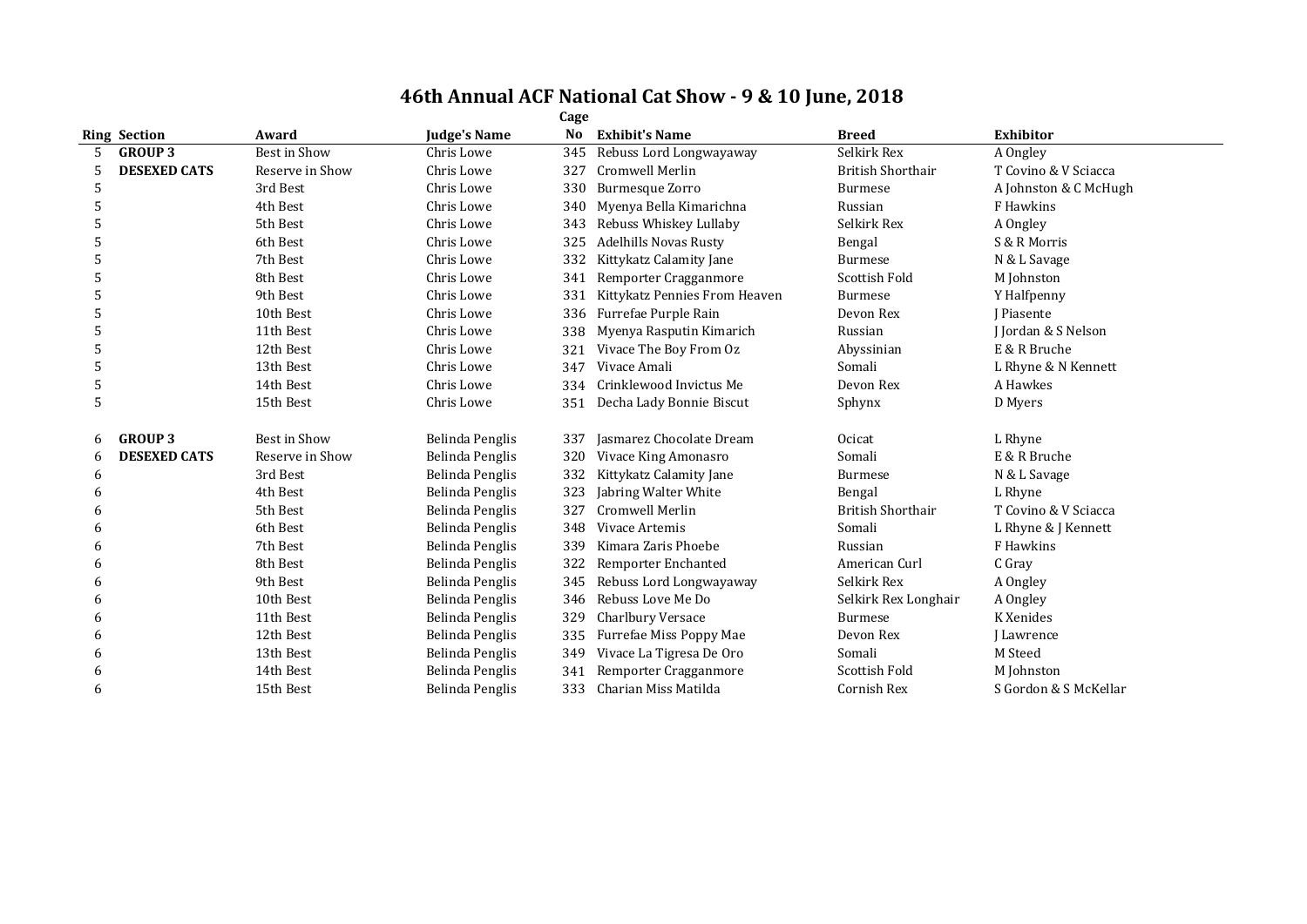|                | <b>Ring Section</b> | Award           | <b>Judge's Name</b> | No  | <b>Exhibit's Name</b>    | <b>Breed</b> | <b>Exhibitor</b>   |
|----------------|---------------------|-----------------|---------------------|-----|--------------------------|--------------|--------------------|
| $\mathbf{1}$   | <b>GROUP 4</b>      | Best in Show    | Anne Skilling       | 360 | Remporter Just A Nibble  |              | C Gray             |
| 1              |                     | Reserve in Show | Anne Skilling       | 357 | Malleelad Frederick      |              | J. N & R Gibson    |
|                |                     | 3rd Best        | Anne Skilling       |     | 354 Oliver               |              | K Faggotter        |
|                |                     | 4th Best        | Anne Skilling       | 362 | <b>Malleecat Maximus</b> |              | N Gibson           |
|                |                     | 5th Best        | Anne Skilling       | 358 | Myena Hunter             |              | F Hawkins          |
|                |                     | 6th Best        | Anne Skilling       |     | 366 Mia Bella            |              | <b>I</b> Hollister |
|                |                     | 7th Best        | Anne Skilling       | 353 | Benny Jet                |              | D Neville          |
|                |                     | 8th Best        | Anne Skilling       | 363 | Elstead Master D'Amore   |              | I Edwards          |
| -1             |                     | 9th Best        | Anne Skilling       | 361 | Little Orphan Andy       |              | K Tomlinson        |
| 1              |                     | 10th Best       | Anne Skilling       |     | 356 Pippi Longstocking   |              | M Wright           |
| 2              | <b>GROUP 4</b>      | Best in Show    | Judith Russack      | 362 | Malleecat Maximus        |              | N Gibson           |
| 2              |                     | Reserve in Show | Judith Russack      | 357 | Malleelad Frederick      |              | J, N & R Gibson    |
|                |                     | 3rd Best        | Judith Russack      | 359 | Ruby Willmott            |              | C Willmot          |
|                |                     | 4th Best        | Judith Russack      | 363 | Elstead Master D'Amore   |              | I Edwards          |
|                |                     | 5th Best        | Judith Russack      | 354 | Oliver                   |              | K Faggotter        |
| 2              |                     | 6th Best        | Judith Russack      | 361 | Little Orphan Andy       |              | K Tomlinson        |
|                |                     | 7th Best        | Judith Russack      |     | 353 Benny Jet            |              | D Neville          |
|                |                     | 8th Best        | Judith Russack      | 356 | Pippi Longstocking       |              | M Wright           |
|                |                     | 9th Best        | Judith Russack      | 358 | Myena Hunter             |              | F Hawkins          |
| $\overline{2}$ |                     | 10th Best       | Judith Russack      | 365 | Audrey Annabelle         |              | J Hollister        |
| 3              | <b>GROUP 4</b>      | Best in Show    | Belinda Penglis     |     | 364 Oliver Twist         |              | P Sperduty         |
| 3              |                     | Reserve in Show | Belinda Penglis     | 353 | Benny Jet                |              | D Neville          |
| 3              |                     | 3rd Best        | Belinda Penglis     | 363 | Elstead Master D'Amore   |              | J Edwards          |
| 3              |                     | 4th Best        | Belinda Penglis     |     | 354 Oliver               |              | K Faggotter        |
|                |                     | 5th Best        | Belinda Penglis     | 357 | Malleelad Frederick      |              | J. N & R Gibson    |
| 3              |                     | 6th Best        | Belinda Penglis     | 365 | <b>Audrey Annabelle</b>  |              | <b>I</b> Hollister |
| 3              |                     | 7th Best        | Belinda Penglis     | 358 | Myena Hunter             |              | F Hawkins          |
| 3              |                     | 8th Best        | Belinda Penglis     | 360 | Remporter Just A Nibble  |              | C Gray             |
|                |                     | 9th Best        | Belinda Penglis     | 359 | Ruby Willmott            |              | C Willmot          |
| 3              |                     | 10th Best       | Belinda Penglis     |     | 356 Pippi Longstocking   |              | M Wright           |